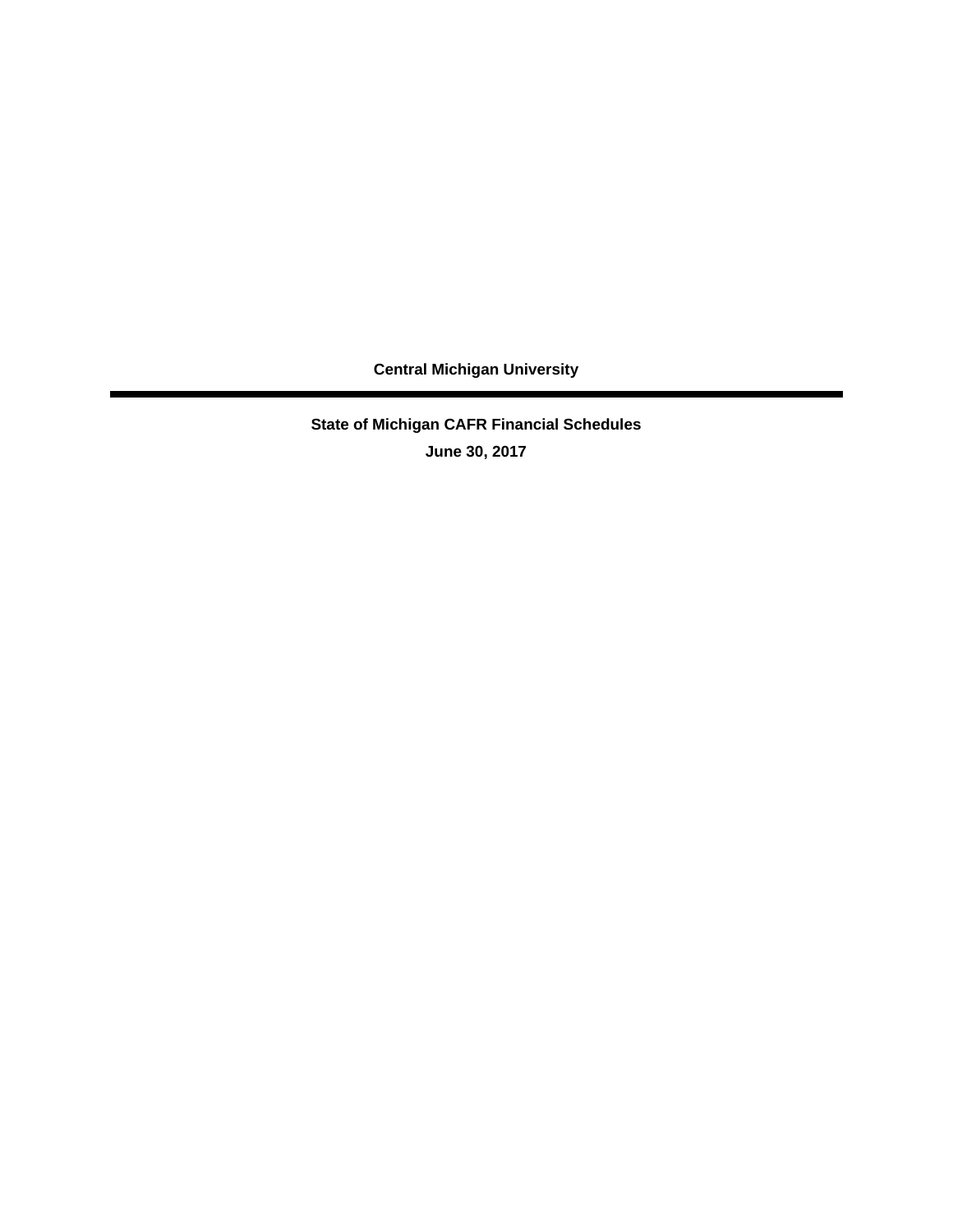## **Contents**

| <b>Independent Auditor's Report</b>                                          |          |  |  |  |  |
|------------------------------------------------------------------------------|----------|--|--|--|--|
| <b>State of Michigan CAFR Financial Schedules</b>                            |          |  |  |  |  |
| Exhibit I - Reclassified Statement of Net Position and Reclassifying Entries | $2 - 4$  |  |  |  |  |
| Exhibit II - Reclassified Statement of Activities and Reclassifying Entries  | $5-6$    |  |  |  |  |
| Notes to State of Michigan CAFR                                              | $7 - 19$ |  |  |  |  |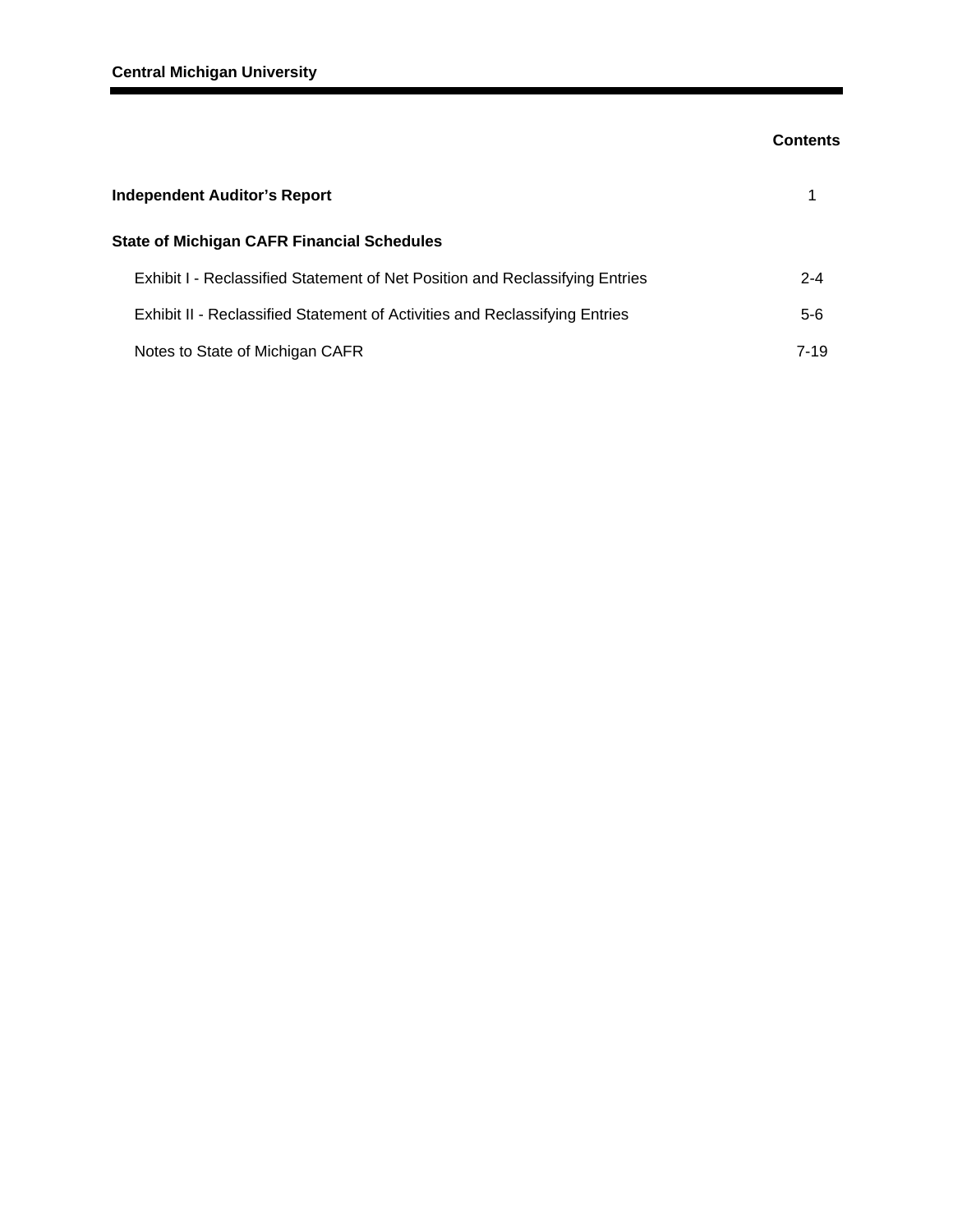

Independent Auditor's Report

To the Board of Trustees Central Michigan University

We have audited the financial statements of Central Michigan University (the "University"), a component unit of the State of Michigan, and its discretely presented component units as of and for the year ended June 30, 2017 and the related notes to the financial statements, which collectively comprise Central Michigan University's basic financial statements, and have issued our report thereon dated September 21, 2017, which contained unmodified opinions on the financial statements of Central Michigan University. Our audit was performed for the purpose of forming an opinion on the financial statements that collectively comprise the basic financial statements. We did not audit the financial statements of Central Health Advancement Solutions (CHAS) or The Institute of Excellence in Education (IEE), which represent all the balances of the assets, net assets, and revenue of the discretely presented component units. Those financial statements were audited by other auditors whose report has been furnished to us, and our opinion, insofar as it relates to the amounts included for CHAS and IEE, is based solely on the report of the other auditors.

#### **Emphasis of Matter**

As discussed in Note 4 to the accompanying State of Michigan CAFR Financial Schedules, the University has a change in reporting entity for reporting a component unit. The Institute for Excellence in Education (IEE) is now presented as a discretely presented component unit; in the prior year, it was excluded. Our opinion is not modified with respect to this matter.

#### **Report on the State of Michigan CAFR Financial Schedules**

The accompanying State of Michigan CAFR Financial Schedules are presented for the purpose of additional analysis and are not a required part of the basic financial statements, but are presented for the purpose of conforming the University's financial statements with the State of Michigan Comprehensive Annual Financial Report format. Such information is the responsibility of management and was derived from and relates directly to the underlying accounting and other records used to prepare the basic financial statements. The information has been subjected to the auditing procedures applied in the audit of the basic financial statements and certain additional procedures, including comparing and reconciling such information directly to the underlying accounting and other records used to prepare the basic financial statements or to the basic financial statements themselves, and other additional procedures in accordance with auditing standards generally accepted in the United States of America. In our opinion, the State of Michigan CAFR Financial Schedules are fairly stated in all material respects in relation to the basic financial statements as a whole.

#### **Restriction on Use**

Our report is intended solely for the information and use of the University, the State of Michigan Department of Management and Budget, the Office of Financial Management, and the State of Michigan Auditor General and is not intended to be and should not be used by anyone other than these specified parties.

Plante & Moran, PLLC



December 11, 2017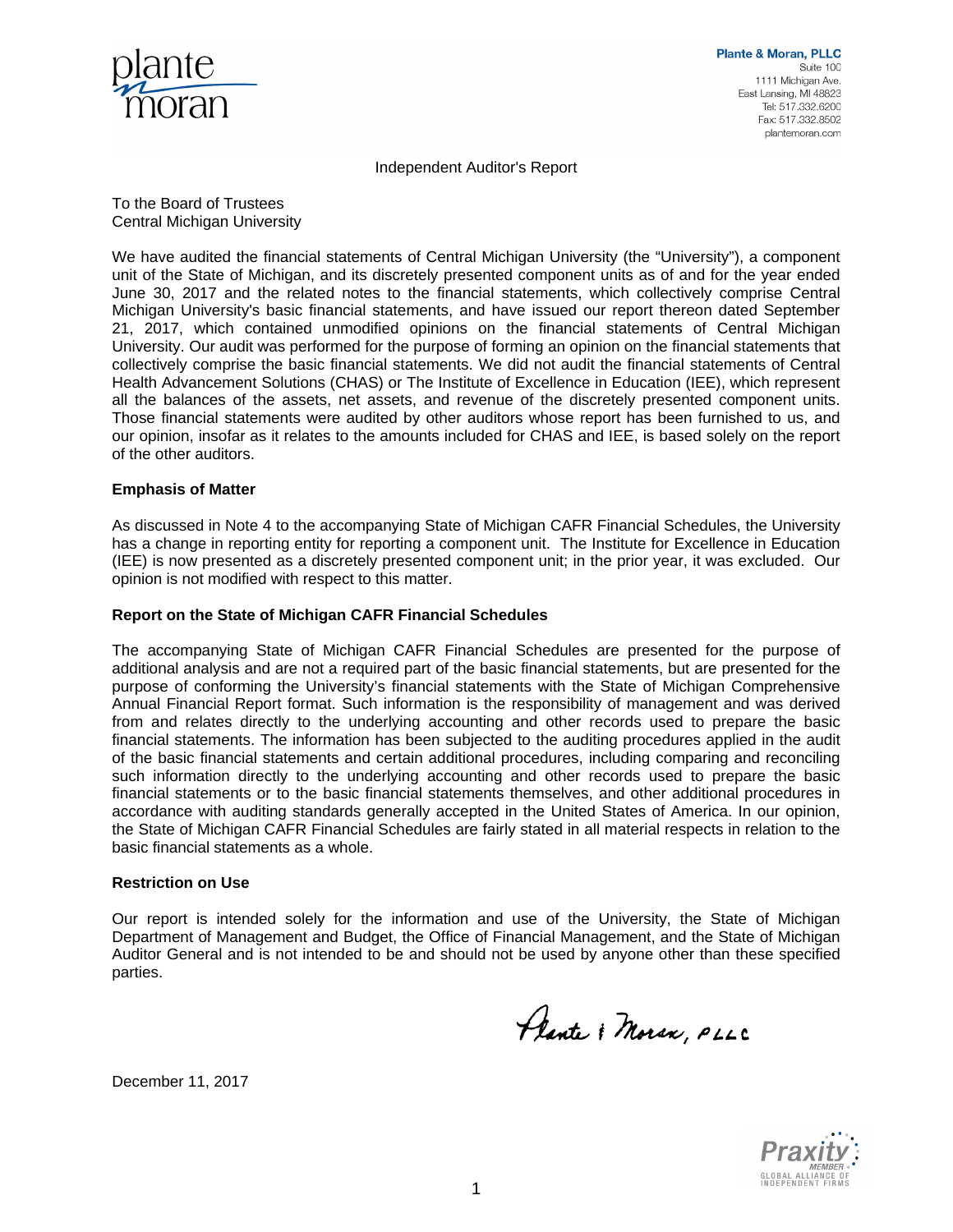## STATE OF MICHIGAN

STATEMENT OF NET POSITION EXHIBIT I

STATE UNIVERSITIES COMPONENT UNITS-CENTRAL MICHIGAN UNIVERSITY

| June 30, 2017                                                                             |               |                 |              |               |                 |                 |                   |                |                   |
|-------------------------------------------------------------------------------------------|---------------|-----------------|--------------|---------------|-----------------|-----------------|-------------------|----------------|-------------------|
|                                                                                           | University    | <b>Discrete</b> |              | Total         |                 | Adjustments and |                   |                |                   |
|                                                                                           | Financial     | Component       | Eliminations | University    |                 |                 | Reclassifications |                | <b>SOMCAFR</b>    |
|                                                                                           | Report        | Units           |              |               | Debit           |                 | Credit            |                | Format            |
| <b>ASSETS</b>                                                                             |               |                 |              |               |                 |                 |                   |                |                   |
| <b>CURRENT ASSETS:</b>                                                                    |               |                 |              |               |                 |                 |                   |                |                   |
| Cash and cash equivalents                                                                 | 39,902,801 \$ | 3,916,658       |              | 43,819,459    |                 |                 | 43,819,459<br>1\$ | $\overline{1}$ |                   |
| Accounts receivable, net                                                                  | 30,671,917    | 2,744,951 \$    | (758, 767)   | 32,658,101    |                 |                 | 32,658,101        | $\overline{2}$ |                   |
| State appropriations receivable, SBA                                                      | 313,132       | 0               |              | 313,132       |                 |                 | 313,132           | $\overline{2}$ |                   |
| State appropriations receivable, operations                                               | 15,518,754    | 0               |              | 15,518,754    |                 |                 | 15,518,754        | $\overline{2}$ |                   |
| State appropriations receivable, Charter Schools                                          | 40,234,270    | 0               |              | 40,234,270    |                 |                 | 40,234,270        | $\overline{2}$ |                   |
| Inventories                                                                               | 5,201,428     | 31,222          |              | 5,232,650     |                 |                 | 5,232,650         | $\overline{1}$ |                   |
| Other assets                                                                              | 2,702,490     | 753,710         |              | 3,456,200     |                 |                 | 3,456,200         | $\overline{2}$ |                   |
| <b>Total current assets</b>                                                               | 134,544,792   | 7,446,541       | (758, 767)   | 141,232,566   |                 |                 |                   |                |                   |
| <b>CURRENT ASSETS</b>                                                                     |               |                 |              |               |                 |                 |                   |                |                   |
| Cash                                                                                      |               |                 |              |               | 43,819,459<br>S |                 |                   |                | 43,819,459<br>I\$ |
| Amounts due from primary government                                                       |               |                 |              |               | 56,617,685      | $\overline{2}$  |                   |                | 56,617,685        |
| Amounts due from federal government                                                       |               |                 |              |               | 1,276,051       | $\overline{2}$  |                   |                | 1,276,051         |
| Amounts due from local units                                                              |               |                 |              |               |                 |                 |                   |                |                   |
| Inventories                                                                               |               |                 |              |               | 5,232,650       |                 |                   |                | 5,232,650         |
| Investments (Note 8)                                                                      |               |                 |              |               |                 |                 |                   |                |                   |
| Securities lending collateral                                                             |               |                 |              |               |                 |                 |                   |                |                   |
| <b>Other Current Assets</b>                                                               |               |                 |              |               | 34,286,721      | $\overline{2}$  |                   |                | 34,286,721        |
| <b>Total Current Assets</b>                                                               | 134,544,792   | 7,446,541       | (758, 767)   | 141,232,566   | 141,232,566     |                 | 141,232,566       |                | 141,232,566       |
| <b>NONCURRENT ASSETS:</b>                                                                 |               |                 |              |               |                 |                 |                   |                |                   |
| Restricted cash and cash equivalents                                                      | 250           | 0               |              | 250           |                 |                 | 250               | $\mathbf{1}$   |                   |
| Pledges receivable, net                                                                   | 3,411,110     | 0               |              | 3,411,110     |                 |                 | 3,411,110         | $\overline{1}$ |                   |
| <b>Endowment investments</b>                                                              | 156, 167, 451 | 0               |              | 156,167,451   |                 |                 | 156,167,451       | $\vert$ 3      |                   |
| Medical Education Receivable, net                                                         |               | 518,695         |              | 518,695       |                 |                 | 518,695           | $\mathbf{1}$   |                   |
| Other long-term investments                                                               | 202,665,895   | 822,071         |              | 203,487,966   |                 |                 | 203,487,966       | 3              |                   |
| Capital assets, net                                                                       | 551,551,483   | 4,542,185       |              | 556,093,668   |                 |                 | 556,093,668 4     |                |                   |
| <b>RESTRICTED ASSETS</b>                                                                  |               |                 |              |               |                 |                 |                   |                |                   |
| Cash and cash equivalents                                                                 |               |                 |              |               | 250             |                 |                   |                | 250               |
| <b>INVESTMENTS</b>                                                                        |               |                 |              |               | 359,655,417 3   |                 |                   |                | 359,655,417       |
| CAPITAL ASSETS:                                                                           |               |                 |              |               |                 |                 |                   |                |                   |
| Land and other non depreciable assets                                                     |               |                 |              |               | 13,631,764 4    |                 |                   |                | 13,631,764        |
|                                                                                           |               |                 |              |               | 946,242,770 4   |                 |                   |                | 946,242,770       |
| Buildings, equipment and other depreciable assets                                         |               |                 |              |               |                 |                 |                   |                | (419, 879, 435)   |
| Less accumulated depreciation                                                             |               |                 |              |               |                 |                 | 419,879,435       | $\overline{4}$ |                   |
| Construction in progress                                                                  |               |                 |              |               | 16,098,569 4    |                 |                   |                | 16,098,569        |
| Net capital assets                                                                        |               |                 |              |               |                 |                 |                   |                | 556,093,668       |
| Other noncurrent assets                                                                   |               |                 |              |               | 3,929,805       |                 |                   |                | 3,929,805         |
| Total noncurrent assets                                                                   | 913,796,189   | 5,882,951       |              | 919,679,140   | 1,339,558,575   |                 | 1,339,558,575     |                | 919,679,140       |
| TOTAL ASSETS                                                                              | 1,048,340,981 | 13,329,492      | (758, 767)   | 1,060,911,706 | 1,480,791,141   |                 | 1,480,791,141     |                | 1,060,911,706     |
| DEFERRED OUTFLOWS OF RESOURCES                                                            |               |                 |              |               |                 |                 |                   |                |                   |
| Accumulated change in fair value of hedging<br>derivatives and deferred on bond refunding |               |                 |              |               |                 |                 |                   |                |                   |
| Deferred outflow related to CMU's proportionate                                           | 8,247,580     |                 |              | 8,247,580     |                 |                 |                   |                | 8,247,580         |
| share of the MPSERS net pension liability                                                 | 10,866,892    |                 |              | 10,866,892    |                 |                 | $1,016,886$ 9     |                | 9,850,006         |
| TOTAL DEFERRED OUTFLOWS OF RESOURCES                                                      | 19,114,472    |                 |              | 19,114,472    |                 |                 | 1,016,886         |                | 18,097,586        |
|                                                                                           |               |                 |              |               |                 |                 |                   |                |                   |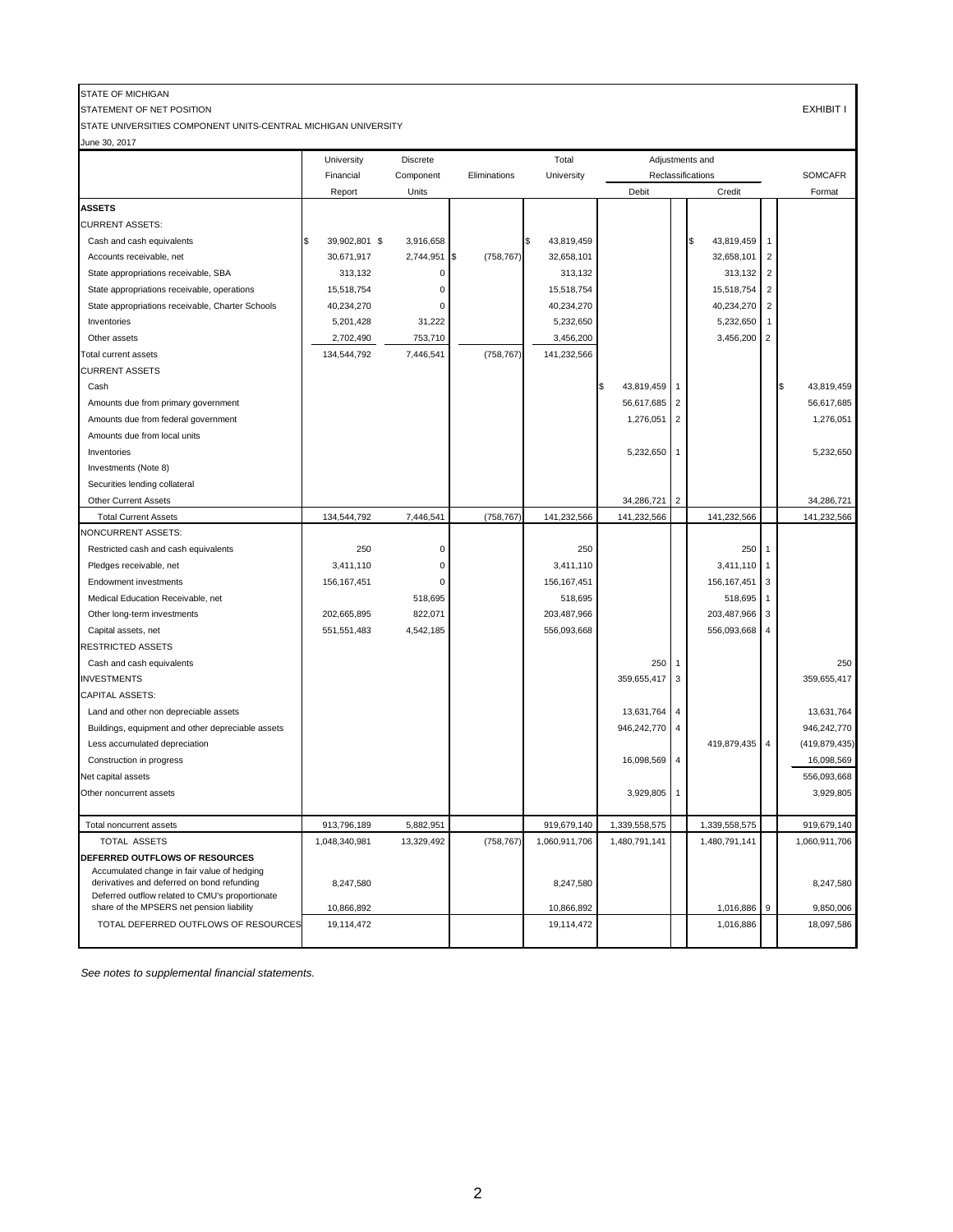## STATE OF MICHIGAN

STATEMENT OF NET POSITION EXHIBIT I

STATE UNIVERSITIES COMPONENT UNITS-CENTRAL MICHIGAN UNIVERSITY

June 30, 2017

|                                                                                                 | University                      | Discrete  |              | Total                | Adjustments and |            |                    |                |                            |
|-------------------------------------------------------------------------------------------------|---------------------------------|-----------|--------------|----------------------|-----------------|------------|--------------------|----------------|----------------------------|
|                                                                                                 | Financial                       | Component | Eliminations | University           |                 |            | Reclassifications  |                | <b>SOMCAFR</b>             |
|                                                                                                 | Report                          | Units     |              |                      | Debit           |            | Credit             |                | Format                     |
| LIABILITIES:                                                                                    |                                 |           |              |                      |                 |            |                    |                |                            |
| <b>CURRENT LIABILITIES</b>                                                                      |                                 |           |              |                      |                 |            |                    |                |                            |
| Accounts payable and accrued liabilities                                                        | 69,047,585                      | 2,612,037 | (488, 211)   | 71,171,411           | 71,171,411      | $\sqrt{5}$ |                    |                |                            |
| Unearned revenue                                                                                | 12,107,278                      | 92,521    |              | 12,199,799           | 12,199,799      |            |                    |                |                            |
| Deposits                                                                                        | 2,523,615                       | 0         |              | 2,523,615            | 2,523,615       | 5          |                    |                |                            |
| Long term liabilities - current portion                                                         | 6,287,628                       | 232,978   |              | 6,520,606            | 6,520,606 6     |            |                    |                |                            |
| <b>Total Current Liabilities</b>                                                                | 89,966,106                      | 2,937,536 |              | 92,415,431           |                 |            |                    |                |                            |
| <b>CURRENT LIABILITIES</b>                                                                      |                                 |           |              |                      |                 |            |                    |                |                            |
| Accounts payable and other liabilities                                                          |                                 |           |              |                      |                 |            | 69,672,385 5       |                | 69,672,385                 |
| Amounts due to primary government                                                               |                                 |           |              |                      |                 |            | 2,529,586 5        |                | 2,529,586                  |
| Bond and notes payable                                                                          |                                 |           |              |                      |                 |            | 6,003,861          | 6              | 6,003,861                  |
| Interest payable                                                                                |                                 |           |              |                      |                 |            | 1,493,055          | 5              | 1,493,055                  |
| Unearned revenue                                                                                |                                 |           |              |                      |                 |            | 12,199,799         | $\mathbf{1}$   | 12,199,799                 |
| Other long term obligations - current portion                                                   |                                 |           |              |                      |                 |            | 516,745            | 6              | 516,745                    |
| <b>Total Current Liabilities</b>                                                                | 89,966,106                      | 2,937,536 |              | 92,415,431           | 92,415,431      |            | 92,415,431         |                | 92,415,431                 |
| Amounts due to CMU                                                                              |                                 | 270,556   | (270, 556)   |                      |                 |            |                    |                |                            |
| NONCURRENT LIABILTITIES:                                                                        |                                 |           |              |                      |                 |            |                    |                |                            |
| Long-term debt, hedging instruments and other obligations                                       | 171,453,563                     | 583,572   |              | 172,037,135          | 172,037,135     | 7          |                    |                |                            |
| Net Pension Liability                                                                           | 137,188,658                     |           |              | 137,188,658          | 137,188,658     | 7          |                    |                |                            |
| <b>Unearned Revenue</b>                                                                         |                                 |           |              | 0                    |                 |            |                    |                | $\Omega$                   |
| Bonds and notes payable                                                                         |                                 |           |              |                      |                 |            | 158,868,572        | $\overline{7}$ | 158,868,572                |
|                                                                                                 |                                 | 75,900    |              | 75,900               |                 |            | 150,357,221        | $\overline{7}$ |                            |
| Noncurrent portion of other long-term obligations<br>TOTAL LIABILITIES                          | 398,608,327                     | 3,867,564 | (270, 556)   | 401,717,124          | 401,641,224     |            | 401,641,224        |                | 150,433,121<br>401,717,124 |
|                                                                                                 |                                 |           |              |                      |                 |            |                    |                |                            |
| <b>DEFERRED INFLOWS OF RESOURCES</b><br>Deferred inflow related to CMU's proportionate share of |                                 |           |              |                      |                 |            |                    |                |                            |
| the MPSERS net pension liability                                                                | 1,016,886                       |           |              | 1,016,886            | 1,016,886 9     |            |                    |                | 0                          |
| TOTAL DEFERRED INFLOWS OF RESOURCES                                                             | 1,016,886                       |           |              | 1,016,886            | 1,016,886       |            |                    |                |                            |
| <b>NET POSITION</b>                                                                             |                                 |           |              |                      |                 |            |                    |                |                            |
| Net investment in capital assets                                                                | 389,766,116                     |           |              | 389,766,116          | 389,766,116     |            |                    |                |                            |
| Restricted for:                                                                                 |                                 |           |              |                      |                 |            |                    |                |                            |
| Nonexpendable                                                                                   |                                 |           |              |                      |                 |            |                    |                |                            |
| Scholarships, fellowships, and research                                                         | 57,008,198                      |           |              | 57,008,198           | 57,008,198 8    |            |                    |                |                            |
| Expendable                                                                                      |                                 |           |              |                      |                 |            |                    |                |                            |
| Scholarships, fellowships, research and other                                                   | 30,659,252                      |           |              | 30,659,252           | 30,659,252 8    |            |                    |                |                            |
| Instructional department uses                                                                   | 17,922,748                      |           |              | 17,922,748           | 17,922,748      | 8          |                    |                |                            |
| Capital projects and debt service                                                               | 4,724,383                       |           |              | 4,724,383            | 4,724,383       |            |                    |                |                            |
| <b>Temporarily Restricted</b>                                                                   |                                 | 0         |              | 0                    | 0               |            |                    |                |                            |
| Unrestricted                                                                                    | 167,749,543                     | 9,461,928 |              | 177,211,471          | 177,211,471     |            |                    |                |                            |
| Total net position                                                                              | 667,830,240                     | 9,461,928 |              | 677,292,168          | 677,292,168     |            |                    |                |                            |
| NET POSITION                                                                                    |                                 |           |              |                      |                 |            |                    |                |                            |
| Net investment in capital assets                                                                |                                 |           |              |                      |                 |            | 389,766,116 1      |                | 389,766,116                |
| Restricted for:                                                                                 |                                 |           |              |                      |                 |            |                    |                |                            |
| Education                                                                                       |                                 |           |              |                      |                 |            | 22,335,355 8       |                | 22,335,355                 |
| Construction and debt service                                                                   |                                 |           |              |                      |                 |            | 4,724,383 1        |                | 4,724,383                  |
| Other Purposes                                                                                  |                                 |           |              |                      |                 |            | $\Omega$           | $\mathbf 1$    | $\Omega$                   |
| Funds Held as Permanent Investments                                                             |                                 |           |              |                      |                 |            |                    |                |                            |
| Nonexpendable                                                                                   |                                 |           |              |                      |                 |            | 57,008,198 8       |                | 57,008,198                 |
| Expendable                                                                                      |                                 |           |              |                      |                 |            | 26,246,645 8       |                | 26,246,645                 |
| <b>Unrestricted Net Position</b>                                                                |                                 |           |              |                      |                 |            | 177,211,471        | $\mathbf{1}$   | 177,211,471                |
| <b>TOTAL NET POSITION</b>                                                                       | 667,830,240 \$ 9,461,928<br>l\$ |           |              | \$<br>677,292,168 \$ | 677,292,168     |            | 677,292,168<br>l\$ |                | 677,292,168                |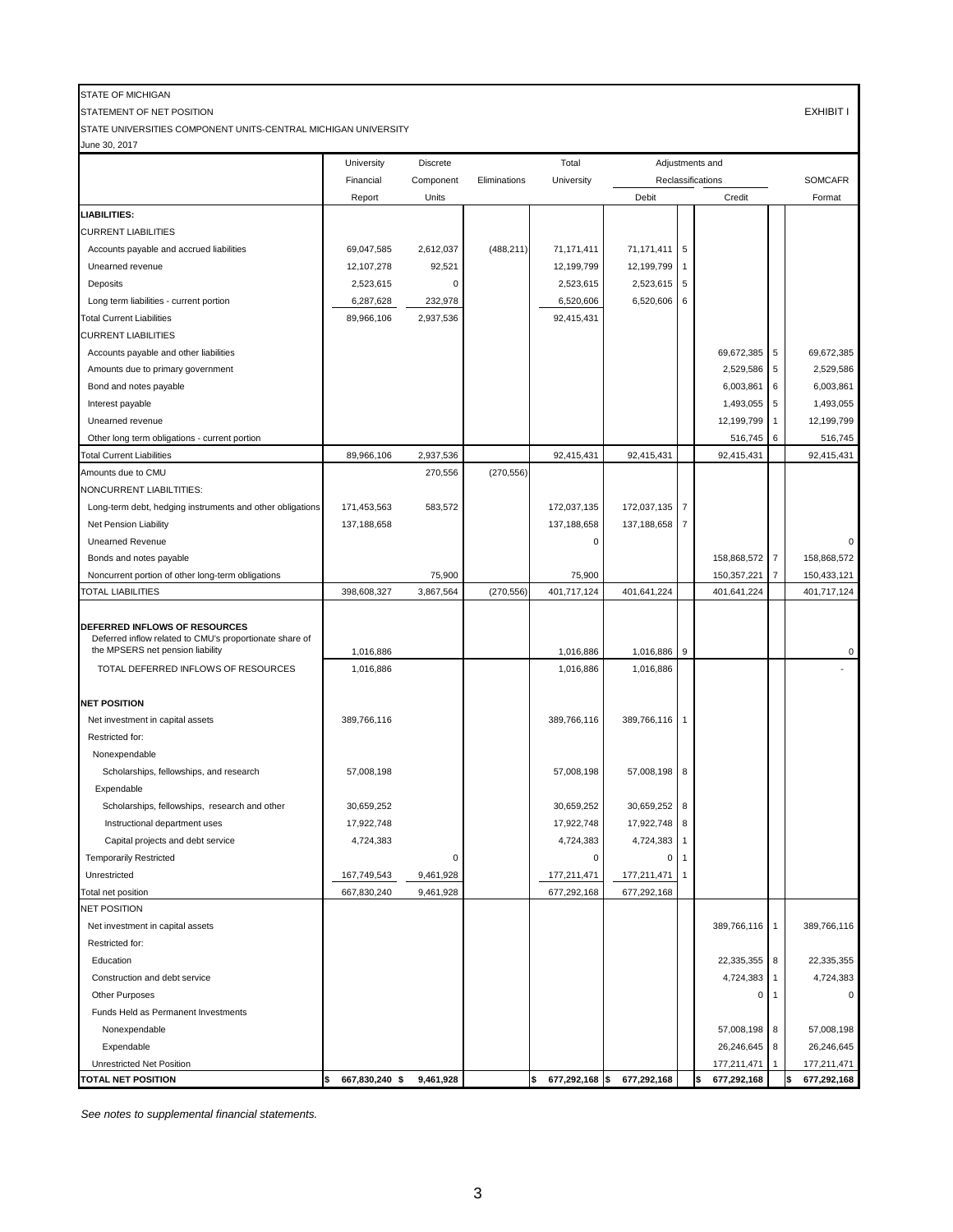# STATE OF MICHIGAN RECLASSIFYING ENTRIES FOR STATEMENT OF NET POSITION **EXHIBIT I** STATE UNIVERSITIES COMPONENT UNITS - CENTRAL MICHIGAN UNIVERSITY JUNE 30, 2017

1) Reclassify financial data into the specified format to be used in the State's CAFR Statement.

| 2) Reclassify current receivables                       | Other                     |                | Due from<br>Primary   | Due from<br>Federal   |
|---------------------------------------------------------|---------------------------|----------------|-----------------------|-----------------------|
|                                                         | Receivables               |                | Government            | Government            |
| Accounts receivable, net                                | \$<br>32,658,101          |                |                       |                       |
| State appropriations receivable, SBA                    | 313,132                   |                |                       |                       |
| State appropriations receivable, operations             | 15,518,754                |                |                       |                       |
| State appropriations receivable, Charter Schools        | 40,234,270                |                |                       |                       |
| <b>State Appropriations - SBA</b>                       | (313, 132)                | \$             | 313,132               |                       |
| <b>State Appropriations - operations</b>                | (15,518,754)              |                | 15,518,754            |                       |
| <b>State Appropriations - Charter Schools</b>           | (40, 234, 270)            |                | 40,234,270            |                       |
| <b>State Grants</b>                                     | (551, 529)                |                | 551,529               |                       |
| <b>Federal Agencies</b>                                 | (1,276,051)               |                |                       | \$<br>1,276,051       |
|                                                         | 30,830,521                | \$             | 56,617,685            | \$<br>1,276,051       |
| Other current assets                                    | 3,456,200                 |                |                       |                       |
|                                                         | \$<br>34,286,721          |                |                       |                       |
| 3) Reclassify investments                               | Investments               |                |                       |                       |
| <b>Endowment investments</b>                            | \$<br>156,167,451         |                |                       |                       |
| Other long-term investments (includeds component units) | 203,487,966               |                |                       |                       |
| Investments                                             | \$<br>359,655,417         |                |                       |                       |
| 4) Reclassify capital assets                            | <b>University</b>         |                | Discrete CU           | Total                 |
|                                                         | <b>Capital Assets</b>     |                | <b>Capital Assets</b> | <b>Capital Assets</b> |
| Land and other nondepreciable assets                    | \$<br>13,631,764          |                |                       | 13,631,764<br>\$      |
| Buildings, equipment, and other depreciable assets      | 934,939,224               | \$             | 11,303,546            | 946,242,770           |
| Construction in progress                                | 16,098,569                |                |                       | 16,098,569            |
| Total                                                   | 964,669,557               |                | 11,303,546            | 975,973,103           |
| Less accumulated depreciation                           | 413,118,074               |                | 6,761,361             | 419,879,435           |
| Capital Assets, net                                     | \$<br>551,551,483         | \$             | 4,542,185             | \$556,093,668         |
| 5) Reclassify current liabilities                       |                           |                |                       |                       |
|                                                         | Accounts                  |                |                       |                       |
|                                                         | Payable and               |                | Due to Primary        | Interest              |
|                                                         | <b>Other Liabilities</b>  |                | Government            | Payable               |
| Accounts payable and accrued liabilities                | \$<br>71,171,411          |                |                       |                       |
| <b>Deposits</b>                                         | 2,523,615                 |                |                       |                       |
| Mich income tax                                         |                           |                |                       |                       |
| Payroll Floor UAAL Payment<br>Sec 236(4) UAAL Payment   | (2,245,167)<br>(259, 570) | $\mathfrak{F}$ | 2,245,167<br>259,570  |                       |

Mich sales tax owed (24,849) 24,849

Interest (1,493,055) 1,493,055 (1,493,055) 1,493,055

| 6) Reclassify current portion of debt obligation |                  |           |
|--------------------------------------------------|------------------|-----------|
| Current portions of long term obligations        | 6,520,606        |           |
| Bonds and notes payable                          | $(6,003,861)$ \$ | 6,003,861 |

7) Reclassify noncurrent liabilities

Long-term debt and other obligations Long-term bonds and notes payable Net Pension Liability

8) Combine restricted net position

| \$<br>69,672,385       | \$<br>2,529,586          | \$<br>1,493,055 |
|------------------------|--------------------------|-----------------|
|                        |                          |                 |
| Long Term Liab         | <b>Bonds &amp; Notes</b> |                 |
| <b>Current portion</b> | Payable                  |                 |
|                        |                          |                 |
| \$<br>6,520,606        |                          |                 |
| (6,003,861)            | \$<br>6,003,861          |                 |
| \$<br>516,745          | \$<br>6,003,861          |                 |
|                        |                          |                 |
| Other Long-Term        | <b>Bonds &amp; Notes</b> |                 |
| Liabilities            | Payable                  |                 |
| \$<br>172,037,135      |                          |                 |
| (158, 868, 572)        | \$<br>158,868,572        |                 |
| 137,188,658            |                          |                 |
| \$<br>150,357,221      | \$<br>158,868,572        |                 |
|                        |                          |                 |
| <b>Restricted for</b>  | <b>Restricted for</b>    |                 |
| <b>Endowments</b>      | <b>Education</b>         |                 |
|                        |                          |                 |
| \$<br>57,008,198       |                          |                 |
| 26,246,645             | \$<br>4,412,607          |                 |
|                        | 17,922,748               |                 |
| \$<br>83,254,843       | \$<br>22,335,355         |                 |
|                        |                          |                 |
| <b>Deferred</b>        | <b>Deferred</b>          |                 |
| Outflow                | Inflow                   |                 |
| \$<br>10,866,892       | \$<br>1,016,886          |                 |
| (1,016,886)            | (1,016,886)              |                 |
| \$<br>9,850,006        | \$<br>0                  |                 |
|                        |                          |                 |

## Restricted for:

Nonexpendable-scholarships, fellowships, research Expendable-scholarships, fellowships, research Instructional department uses

9) Reclassify Pension Related Deferred Inflows

Pension Related Deferreds Def Inflows-Contributions Subsequent to Measurement Date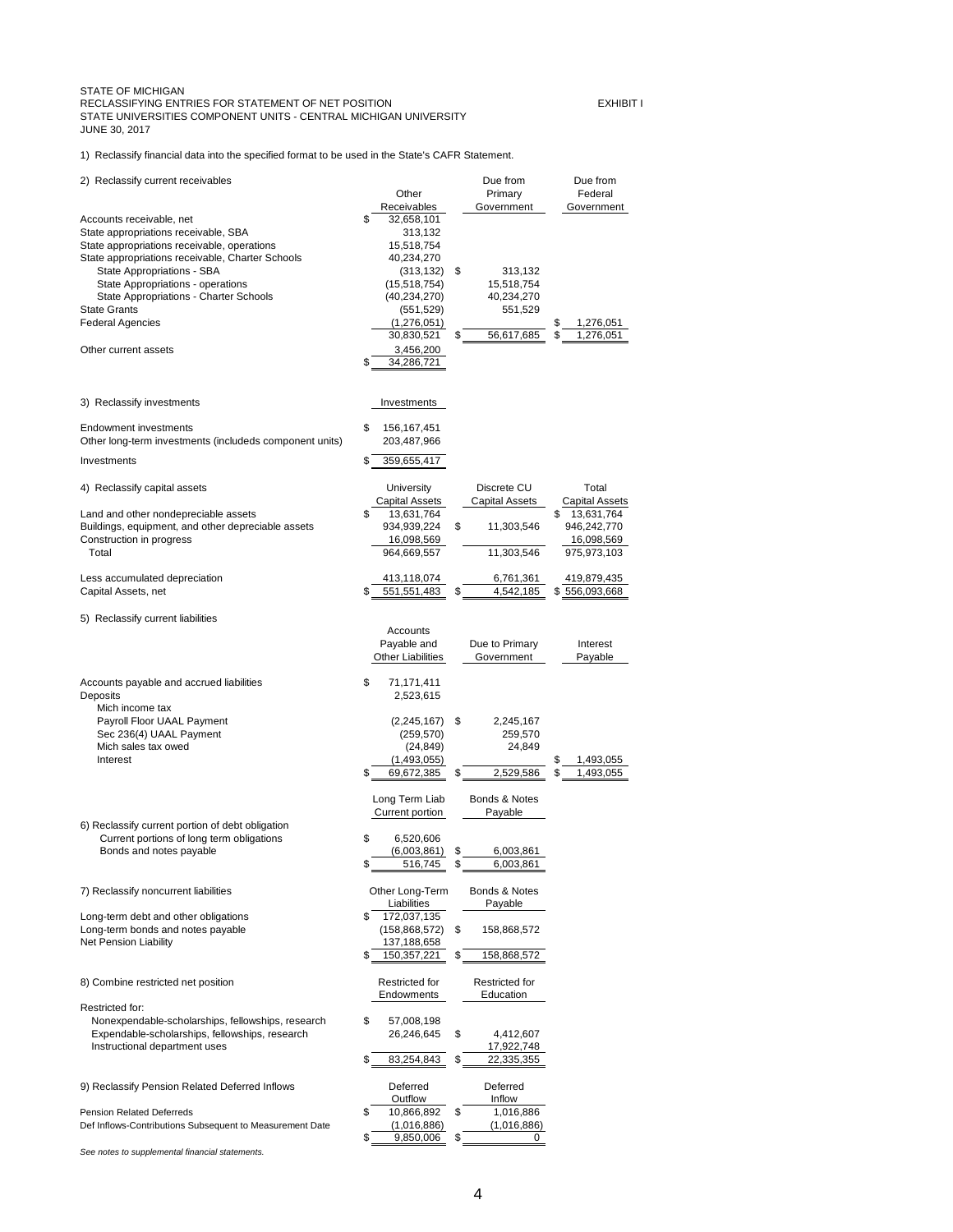STATE OF MICHIGAN<br>STATEMENT OF ACTIVITIES<br>STATE UNIVERSITIES COMPONENT UNITS-CENTRAL MICHIGAN UNIVERSITY<br>FISCAL YEAR ENDED JUNE 30, 2017

|                                                    | University        | <b>Discrete</b> |                        | Total             | Adjustments and   |                |                   |   |                    |
|----------------------------------------------------|-------------------|-----------------|------------------------|-------------------|-------------------|----------------|-------------------|---|--------------------|
|                                                    | Financial         | Component       | Eliminations           | University        |                   |                | Reclassifications |   | <b>SOMCAFR</b>     |
|                                                    | Report            | Units           |                        |                   | Debit             |                | Credit            |   | Format             |
|                                                    |                   |                 |                        |                   |                   |                |                   |   |                    |
| OPERATING REVENUES                                 |                   |                 |                        |                   |                   |                |                   |   |                    |
| Tuition and fees                                   | 218,862,587<br>\$ |                 |                        | \$<br>218,862,587 | \$<br>218,862,587 | $\mathbf{1}$   |                   |   |                    |
| Federal grants and contracts                       | 7,513,164         |                 |                        | 7,513,164         | 7,513,164         | $\overline{2}$ |                   |   |                    |
| State and local grants and contracts               | 1,795,905         |                 |                        | 1,795,905         | 1,795,905         | $\overline{2}$ |                   |   |                    |
| Private grants and contracts                       | 3,657,170         |                 |                        | 3,657,170         | 3,657,170         | $\overline{2}$ |                   |   |                    |
| Sales and services of educational activities       | 19,764,931        | \$<br>5,259,007 | <b>\$</b><br>(215,050) | 24,808,888        | 24,808,888        | $\mathbf{1}$   |                   |   |                    |
| Auxiliary enterprises                              | 81,883,130        | 36,014,985      |                        | 117,898,115       | 117,898,115       | $\mathbf{1}$   |                   |   |                    |
| Total operating revenues                           | 333.476.887       | 41.273.992      | (215,050)              | 374,535,829       | 374,535,829       |                |                   |   |                    |
| OPERATING EXPENSES                                 | 470,690,104       | 42,023,317      | (715,050)              | 511,998,371       |                   | \$             | 511,998,371 3     |   |                    |
| NONOPERATING REVENUES (EXPENSES)                   |                   |                 |                        |                   |                   |                |                   |   |                    |
| State appropriations                               | 85, 117, 246      | 500,000         | (500,000)              | 85, 117, 246      | 85,117,246        | $\overline{4}$ |                   |   |                    |
| Gifts and pledges net of allowance                 | 7,078,577         | 303,551         |                        | 7,382,128         | 7,382,128         | $\overline{2}$ |                   |   |                    |
| Investment income net of expense                   | 40,207,725        | 73,098          |                        | 40,280,823        | 40,280,823 2,5    |                |                   |   |                    |
| Interest on capital assets related debt            | (6,062,704)       |                 |                        | (6,062,704)       |                   |                | 6,062,704 3       |   |                    |
| Federal Pell grant program                         | 25,479,834        |                 |                        | 25,479,834        | 25,479,834        | 6              |                   |   |                    |
| Other nonoperating revenues                        | 14,192,309        |                 |                        | 14,192,309        | 14,192,309        | 6              |                   |   |                    |
| Net nonoperating revenues                          | 166,012,987       | 876.649         | (500,000)              | 166,389,636       | 172,452,340       |                | 6,062,704         |   |                    |
|                                                    |                   |                 |                        |                   |                   |                |                   |   |                    |
| <b>OTHER</b>                                       |                   |                 |                        |                   |                   |                |                   |   |                    |
| Capital appropriations                             | 21,236,908        |                 |                        | 21,236,908        | 21,236,908        | $\overline{4}$ |                   |   |                    |
| Capital grants and gifts                           | 1,864,896         |                 |                        | 1,864,896         | 1,864,896         | $\overline{7}$ |                   |   |                    |
| Additions to permanent endowments                  | 3,725,846         | $\Omega$        |                        | 3,725,846         | 3,725,846         | $\overline{2}$ |                   |   |                    |
| Total other revenues                               | 26,827,650        | $\mathbf 0$     | 0                      | 26,827,650        | 26,827,650        |                |                   |   |                    |
| Increase in net position                           | 55,627,420        | 127,324         | $\mathbf 0$            | 55,754,744        | 573,815,819       |                | 518,061,075       |   |                    |
|                                                    |                   |                 |                        |                   |                   |                |                   |   |                    |
| <b>EXPENSES</b>                                    |                   |                 |                        |                   | 518,061,075 3     |                |                   | 3 | 518,061,075<br>Ι\$ |
| PROGRAM REVENUES                                   |                   |                 |                        |                   |                   |                |                   |   |                    |
| Charges for services                               |                   |                 |                        |                   |                   |                | 361,569,590 1     |   | 361,569,590        |
| Operating grants/contributions                     |                   |                 |                        |                   |                   |                | 41,795,624 2      |   | 41,795,624         |
| Capital grants/contributions                       |                   |                 |                        |                   |                   |                | 1,864,896 7       |   | 1,864,896          |
| <b>NET (EXPENSE) REVENUE</b>                       |                   |                 |                        |                   |                   |                |                   |   |                    |
| Business-type activities                           |                   |                 |                        |                   |                   |                | 405,230,110       |   | 405,230,110        |
|                                                    |                   |                 |                        |                   |                   |                |                   |   |                    |
| <b>GENERAL REVENUES</b>                            |                   |                 |                        |                   |                   |                |                   |   |                    |
| Interest and investment earnings                   |                   |                 |                        |                   |                   |                | 22,559,412 5      |   | 22,559,412         |
| Payments from State of Michigan                    |                   |                 |                        |                   |                   |                | 106,354,154 4     |   | 106,354,154        |
| Other                                              |                   |                 |                        |                   |                   |                | 39,672,143 6      |   | 39,672,143         |
| <b>TRANSFERS</b>                                   |                   |                 |                        |                   |                   |                |                   |   |                    |
| Total general revenues and transfers               |                   |                 |                        |                   |                   |                | 168,585,709       |   | 168,585,709        |
| Change in net position                             | 55,627,420        | 127,324         |                        | 55,754,744        |                   |                |                   |   | 55,754,744         |
| Net position -- beginning                          | 612,202,820       | 6,612,910       |                        | 618,815,730       |                   |                |                   |   | 618,815,730        |
| Restated due to additional component unit (Note 4) |                   | 2,721,694       |                        | 2,721,694         |                   |                |                   |   | 2,721,694          |
| Net position -- beginning restated                 | 612,202,820       | 9,334,604       |                        | 621,537,424       |                   |                |                   |   | 621,537,424        |
| Net position -- ending                             | 667,830,240       | 9,461,928       | $\bf{0}$<br>\$         | 677,292,168       | $\mathbf 0$<br>\$ | \$             | 0                 |   | 677,292,168        |
|                                                    |                   |                 |                        |                   |                   |                |                   |   |                    |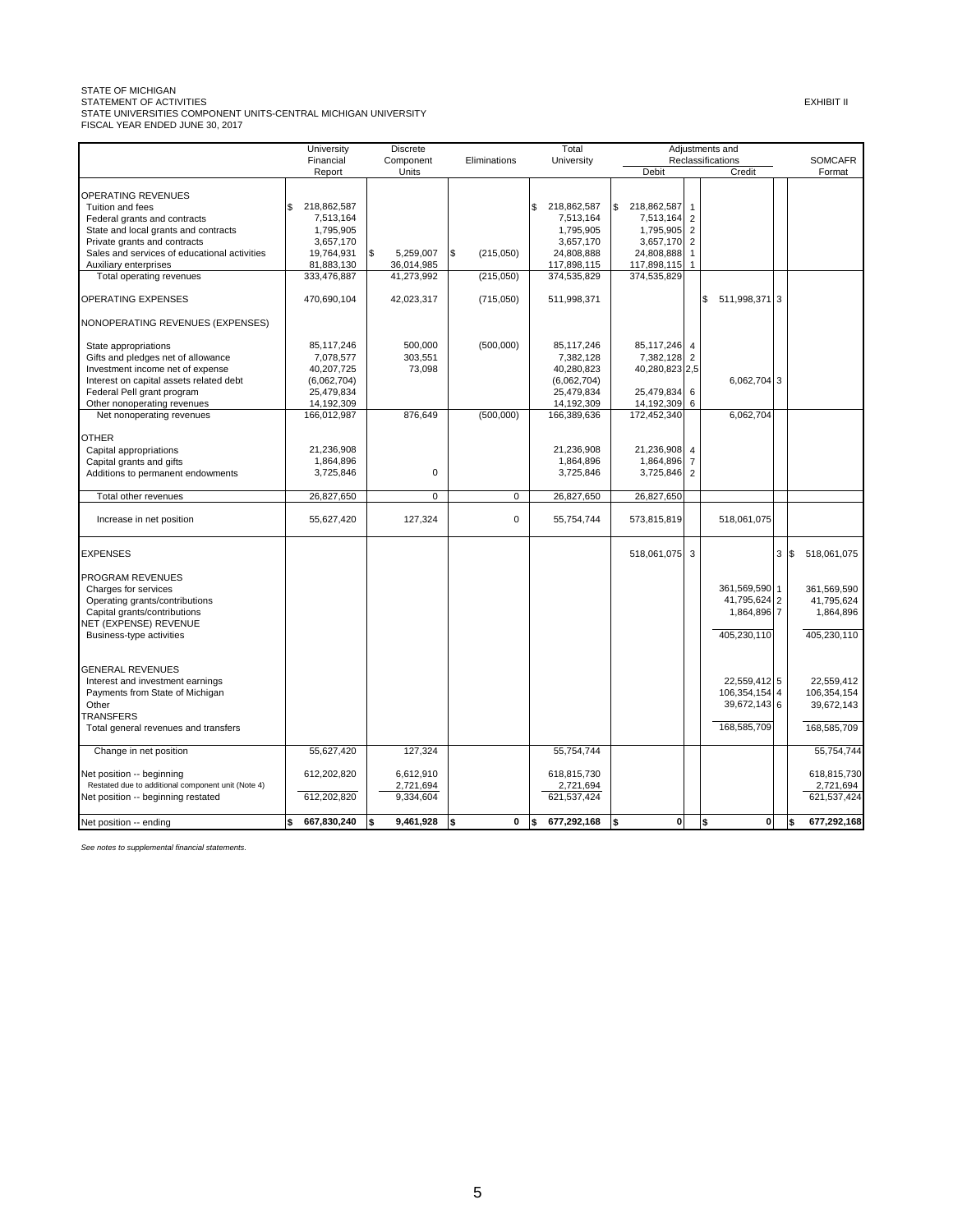## STATE OF MICHIGAN RECLASSIFYING ENTRIES FOR STATEMENT OF ACTIVITIES **EXHIBIT II** STATE UNIVERSITIES COMPONENT UNITS - CENTRAL MICHIGAN UNIVERSITY JUNE 30, 2017

| 1) | Charges for services                                      | Charges for                    |
|----|-----------------------------------------------------------|--------------------------------|
|    |                                                           | Services                       |
|    | Tuition and fees                                          | \$<br>218,862,587              |
|    | Sales and services of educational activities              | 24,808,888                     |
|    | Auxiliary enterprises                                     | 117,898,115                    |
|    |                                                           | 361,569,590<br>\$              |
|    | Operating grants/contributions                            | Operating                      |
| 2) |                                                           | <b>Grants/Contributions</b>    |
|    | Federal grants and contracts                              | \$<br>7,513,164                |
|    | State and local grants and contracts                      | 1,795,905                      |
|    | Private grants and contracts                              | 3,657,170                      |
|    | Gifts and pledges net of allowance                        | 7,382,128                      |
|    | Additions to permanent endowments                         | 3,725,846                      |
|    | Investment Income - Exp Rest Fund                         | 1,383                          |
|    | <b>Investment Income - Endowment Fund</b>                 | 17,720,028                     |
|    |                                                           | 41,795,624                     |
|    |                                                           |                                |
| 3) | <b>Expenses</b>                                           | <b>Expenses</b>                |
|    | Operating expenses - CMU                                  | \$<br>470,690,104              |
|    | Operating expenses - CMU to component unit                | (715,050)                      |
|    | Operating expenses - component unit (CHAS)                | 35,711,831                     |
|    | Operating expenses - component unit IEE                   | 6,311,486                      |
|    | Interest on capital assets, net of related debt           | 6,062,704                      |
|    |                                                           | 518,061,075<br>\$              |
| 4) | Payments from State of Michigan                           | Payments from                  |
|    |                                                           | State of Michigan              |
|    | State appropriations                                      | \$<br>83,721,958               |
|    | Capital appropriations                                    | 21,236,908                     |
|    | Section 236(4) retirement contribution                    | 1,395,288                      |
|    |                                                           | S<br>106,354,154               |
|    |                                                           | Investment Income              |
| 5) | Interest and investment earnings                          | \$<br>40,280,823               |
|    | Investment Income - Exp Rest Fund                         | (1, 383)                       |
|    | <b>Investment Income - Endowment Fund</b>                 | (17, 720, 028)                 |
|    |                                                           | \$<br>22,559,412               |
|    | <b>Other Revenues</b>                                     | <b>Other Revenues</b>          |
| 6) |                                                           | \$<br>25,479,834               |
|    | Federal Pell Grant Program<br>Other nonoperating revenues |                                |
|    |                                                           | 14,192,309<br>\$<br>39,672,143 |
|    |                                                           |                                |

7) Reclassify financial data into the specified format to be used in the State's CAFR Statement.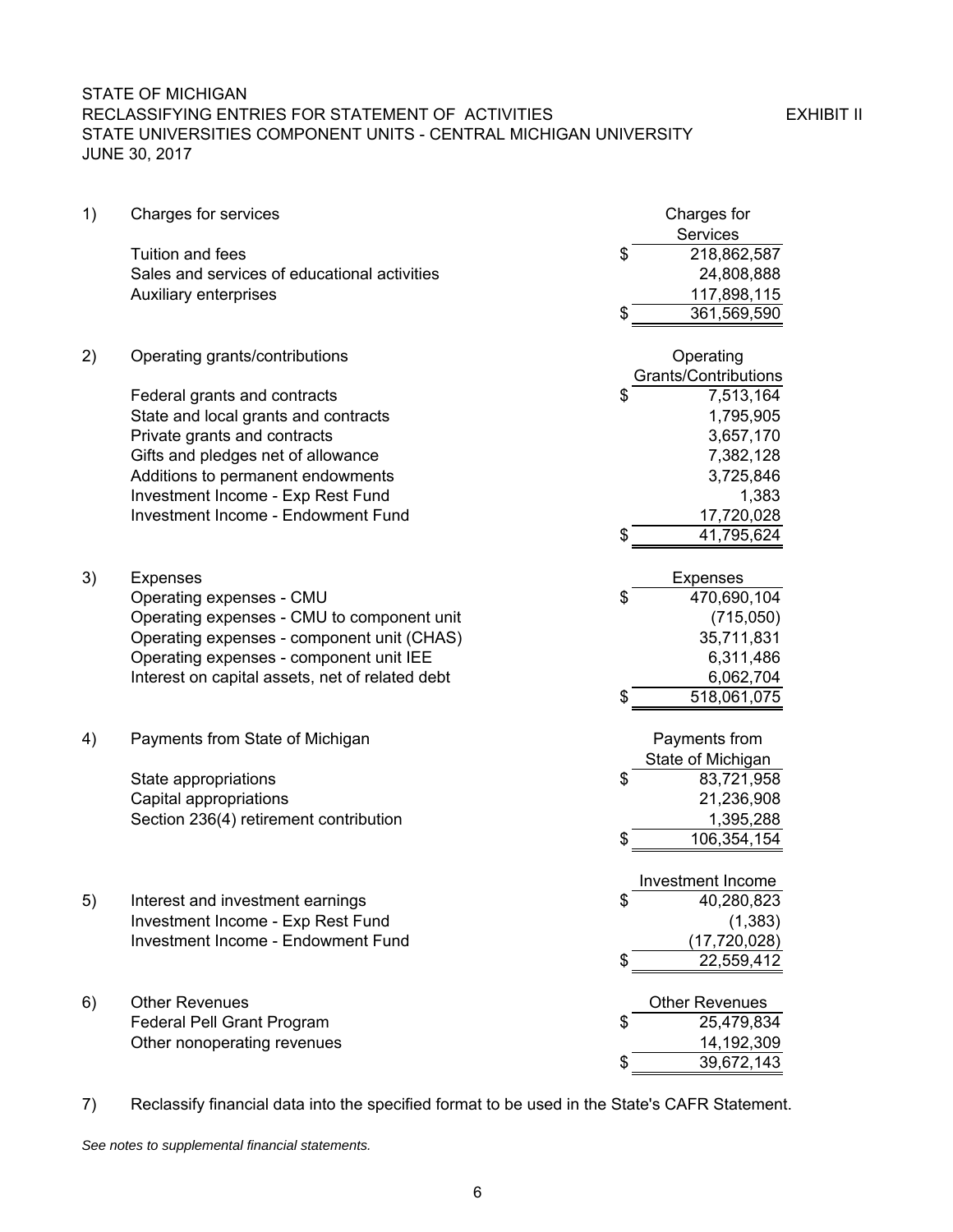#### **NOTE 1--SUMMARY OF SIGNIFICANT ACCOUNTING POLICIES**

#### **Basis of Presentation**

The accompanying financial statements have been prepared using the economic resource measurement focus and the accrual basis of accounting. The statements incorporate all fund groups utilized internally by the university. These statements have been prepared in accordance with accounting principles generally accepted in the United States of America as prescribed by the GASB.

The financial statements of both of the university's discretely presented component units, Central Health Advancement Solutions (CHAS) and Institute for Excellence in Education (IEE) have been prepared on the accrual basis of accounting in accordance with accounting principles generally accepted in the United States of America.

For this financial report the aggregated total of the university, CHAS and IEE is presented.

#### **Cash and Cash Equivalents**

The university and its component units define cash and cash equivalents as highly liquid, short-term investments that bear little or no market risk and are stated at fair value.

Restricted cash and cash equivalents represent unspent cash held in trust accounts related to bonded debt.

Both cash and cash equivalents and restricted cash and cash equivalents are included in cash and cash equivalents on the Statements of Cash Flows.

#### **Inventories**

Inventories are primarily stated at actual cost, using the first-in first-out method.

#### **Investments**

All investments are stated at fair value.

#### **Capital Assets**

Capital assets for the university are stated at cost or, when donated, at fair market value at date of gift. Depreciation is computed using the straight-line method from the date of acquisition. University building additions and improvements with a cost in excess of \$50,000 are capitalized if the life of the building is extended; equipment with a cost in excess of \$5,000 and a useful life greater than one year is capitalized; and software in excess of \$250,000. Assets are depreciated over the estimated useful life for the respective asset. When assets are retired or otherwise disposed of, the cost and related accumulated depreciation are removed from the accounts. The university does not capitalize certain works of art or historical treasures (except for certain museum collections) that are held for exhibition, education, research or public service.

Depreciation is provided for physical properties on a straight-line basis over the estimated useful life of the property as follows:

| Classification         | Life      |
|------------------------|-----------|
| Buildings > \$100,000  | 40 years  |
| Buildings < \$100,000  | 10 years  |
| Infrastructure         | 20 years  |
| Equipment - Digital TV | 20 years  |
| Leasehold Improvements | 10 years  |
| Land Improvements      | 8 years   |
| Equipment              | 3-8 years |
| <b>Library Books</b>   | 8 years   |
| Vehicles               | 4 years   |
| Software               | 3-5 years |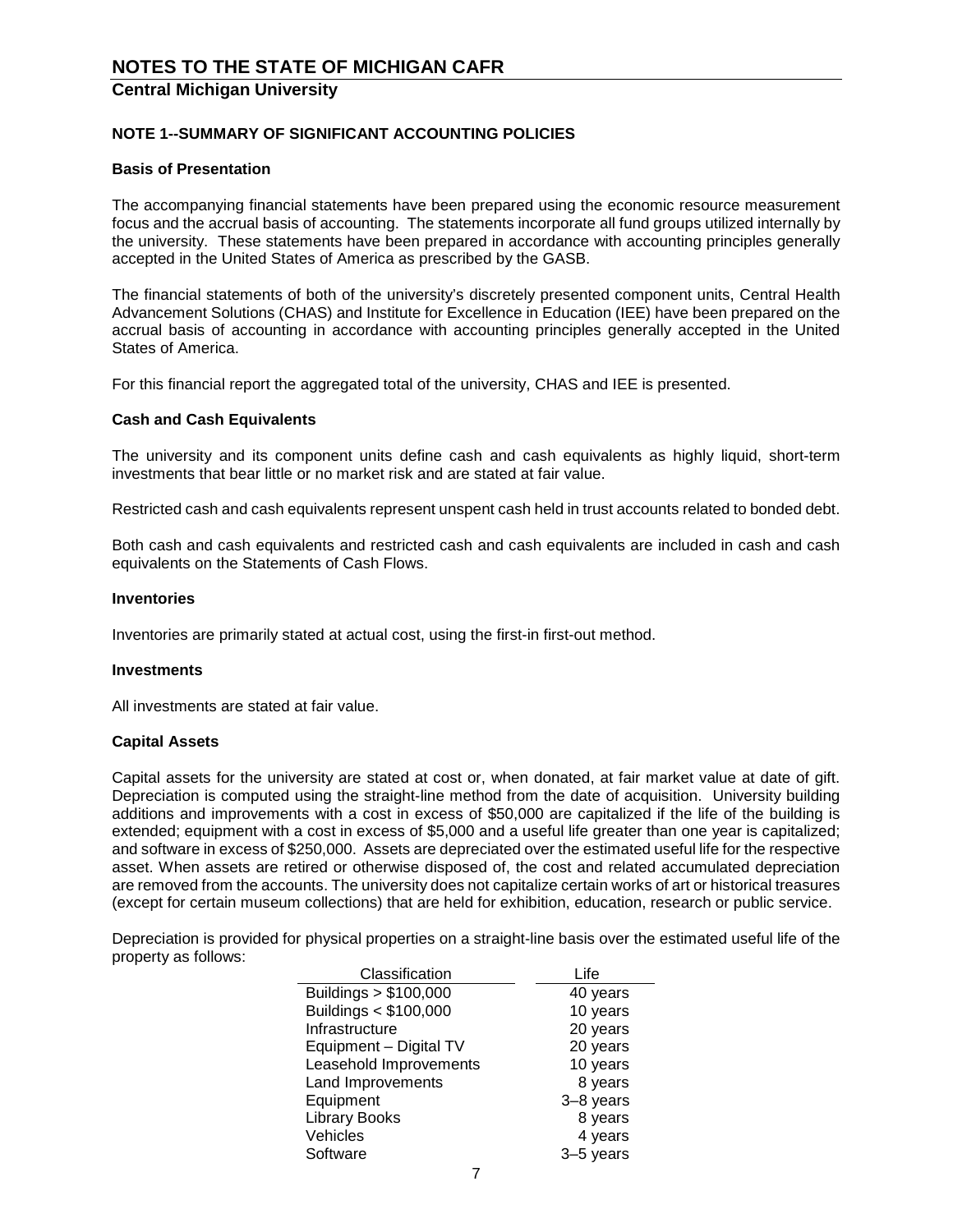For CHAS leasehold improvements, furniture, and equipment are stated at cost. Leasehold improvements, furniture, and equipment purchases in excess of \$500 are depreciated over their estimated useful lives using the straight-line method. Assets under capital lease obligations are amortized on the straight-line method over the estimated useful lives of the related assets. Such amortization is included in depreciation in the financial statements.

For IEE furniture and equipment are stated at cost when purchased or fair value when donated. Furniture and equipment purchases in excess of \$1,000 are depreciated over their estimated useful lives using the straight-line method.

#### **Deferred Outflows and Deferred Inflows**

In addition to assets, the statement of financial position reports a separate section for deferred outflows of resources. This separate financial statement element, deferred outflows of resources, represents a consumption of net position that applies to a future period and so will not be recognized as an outflow of resources (expense/expenditure) until then. Deferred outflows of resources consist of interest rate swap agreements that are stated at fair value based on the zero coupon valuation method, gains on the defeasance of debt and deferred resources related to the university's proportionate share of the net pension liability for the Michigan Public School Employee's Retirement System (MPSERS) plan. The university recorded deferred outflows for hedging instruments (noncurrent liabilities) of \$5,877,946 at June 30, 2017. Also included in deferred outflows is the gain on the defeasance of three General Revenue Bonds Series: Series 2002A valued at \$1,140,654, net of amortization at June 30, 2017; Series 2005 valued at \$1,014,507, net of amortization at June 30, 2017; and Series 2006 valued at \$214,473, net of amortization at June 30, 2017. The value of the deferred outflows related to the MPSERS plan was \$10,866,892 as of June 30, 2017. See Note 27 for additional information on deferred outflows related to the MPSERS plan.

In addition to liabilities, the statement of financial position reports a separate section for deferred inflows of resources. This separate financial statement element, deferred inflows of resources, represents an acquisition of net position that applies to a future period and so will not be recognized as an inflow of resources (revenue) until that time. Deferred inflows of resources consist of deferred resources related to the university's proportionate share of the net pension liability for the Michigan Public School Employee's Retirement System (MPSERS) plan. See Note 27 for additional information on deferred inflows related to the MPSERS plan. Deferred inflows of resources at June 30, 2017 include \$1,016,886 for funding received through state appropriations for contributions to the MPSERS pension plan after the measurement date. See Note 27 for additional information on deferred inflows related to the MPSERS plan.

#### **Operating and Non-operating Revenues**

Operating revenues of the university consist of tuition, grants and contracts, sales and services of educational activities and auxiliary enterprise revenues. Certain significant revenue streams relied upon for operations are recorded as non-operating revenues, as defined by GASB Statement No. 34, including state appropriations, Federal Pell grant revenue, gifts and investment income. Restricted and unrestricted resources are spent and tracked at the discretion of the recipient university department within the guidelines of donor restrictions, if any.

#### **NOTE 4--RESTATEMENTS**

#### **Additional Significant Component Unit**

In accordance with the provisions of GASB Statement No. 61, the Institute for Excellence in Education (IEE) is considered a component unit of the university and the operations of the IEE should be discretely presented in the university's financial statements because there is a financial benefit/burden and the blending criteria of GASB Statement No. 61 are not met. As of June 30, 2017, IEE has been determined to be a significant discretely presented component unit due to the continued growth of IEE and is presented as such; in prior years IEE was excluded. As a result, the combined unrestricted net position of the university and its component units as of July 1, 2016 has been restated to include \$2,721,694 of unrestricted net position attributable to IEE.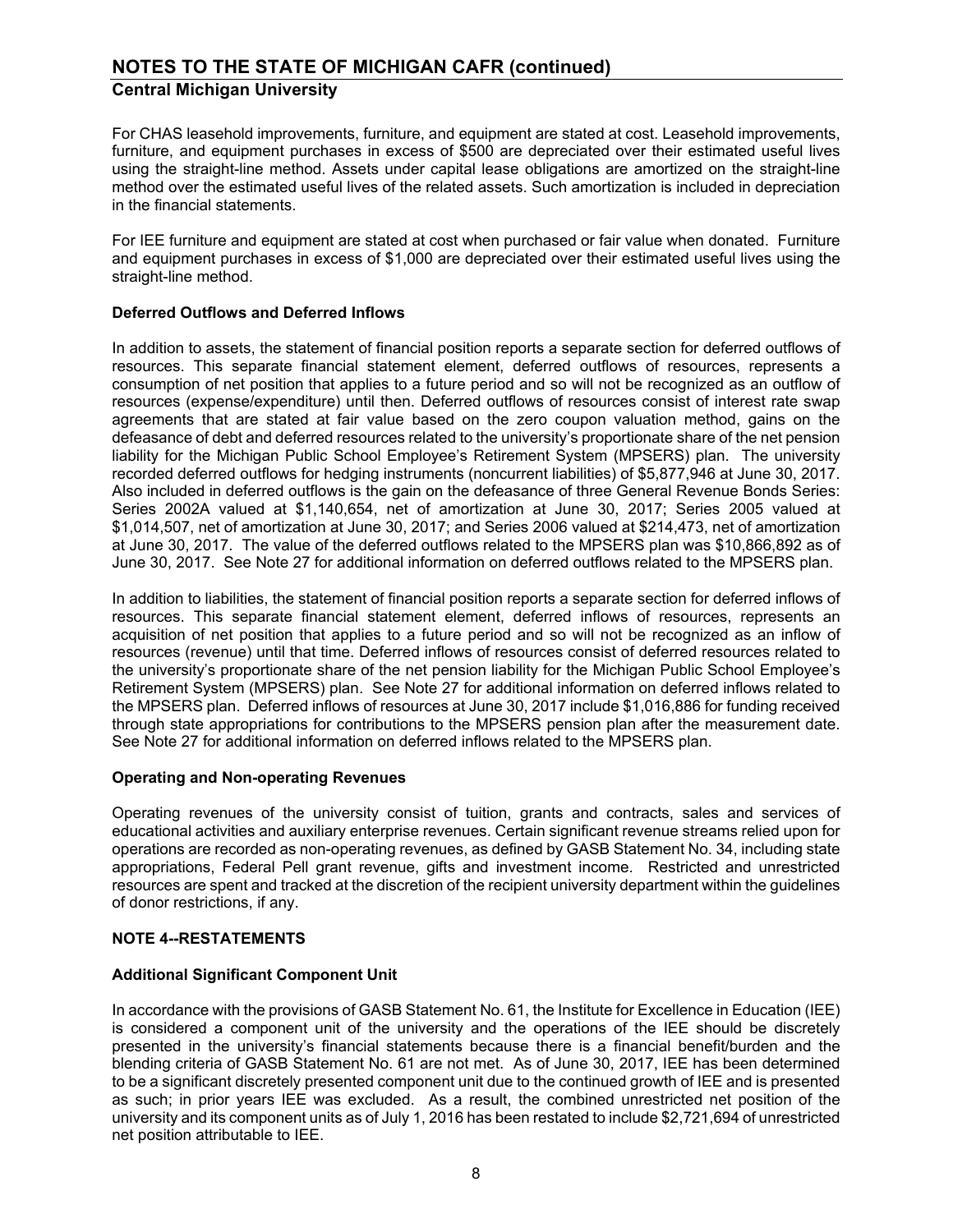## **NOTE 8--DEPOSITS AND INVESTMENTS**

The university and its component units had the following investments as of June 30, 2017:

|                                              |                   |                   | Investment Maturities (in Years) |                 |
|----------------------------------------------|-------------------|-------------------|----------------------------------|-----------------|
|                                              | Fair Market Value | Less Than 1       | 1-5                              | N/A             |
| Deposits:                                    |                   |                   |                                  |                 |
| Time deposits                                | \$<br>50,034,256  | 50,034,256<br>S.  |                                  |                 |
| Government money market accounts             |                   |                   |                                  |                 |
| Investments:                                 |                   |                   |                                  |                 |
| Commercial paper                             |                   |                   |                                  |                 |
| Short-term notes                             |                   |                   |                                  |                 |
| Repurchase agreements                        |                   |                   |                                  |                 |
| Government securities                        |                   |                   |                                  |                 |
| Insured mortgage backed securities           |                   |                   |                                  |                 |
| Government backed securities                 |                   |                   |                                  |                 |
| Investment agreements                        |                   |                   |                                  |                 |
| Corporate bonds and notes                    |                   |                   |                                  |                 |
| Preferred stock                              |                   |                   |                                  |                 |
| Equities                                     | 141,568,894       | 141,568,894       |                                  |                 |
| Real estate                                  | 19,942            | 19,942            |                                  |                 |
| Venture capital & leveraged buyouts          |                   |                   |                                  |                 |
| Government money market funds                |                   |                   |                                  |                 |
| Mutual bond/equity funds                     | 164, 174, 823     |                   |                                  | \$164,174,823   |
| Guaranteed investment contracts              |                   |                   |                                  |                 |
| Pooled investment funds                      |                   |                   |                                  |                 |
| Other Investments                            | 47,677,211        |                   | \$47,677,211                     |                 |
| <b>Total Investments</b>                     | \$<br>403,475,126 | \$<br>191,623,092 | \$47,677,211                     | \$164, 174, 823 |
| Less Investments Reported as "Cash"          |                   |                   |                                  |                 |
| on Statement of Net Position                 |                   |                   |                                  |                 |
| Current cash and cash equivalents            | \$<br>43,819,459  |                   |                                  |                 |
| Restricted cash and cash equivalents         | 250               |                   |                                  |                 |
|                                              | 43,819,709        |                   |                                  |                 |
| <b>Total Investments</b>                     | \$<br>359,655,417 |                   |                                  |                 |
|                                              |                   |                   |                                  |                 |
| As Reported on the Statement of Net Position |                   |                   |                                  |                 |
| Current investments                          |                   |                   |                                  |                 |
| Noncurrent restricted investments            |                   |                   |                                  |                 |
| Noncurrent investments                       | \$<br>359,655,417 |                   |                                  |                 |
| <b>Total Investments</b>                     | \$<br>359,655,417 |                   |                                  |                 |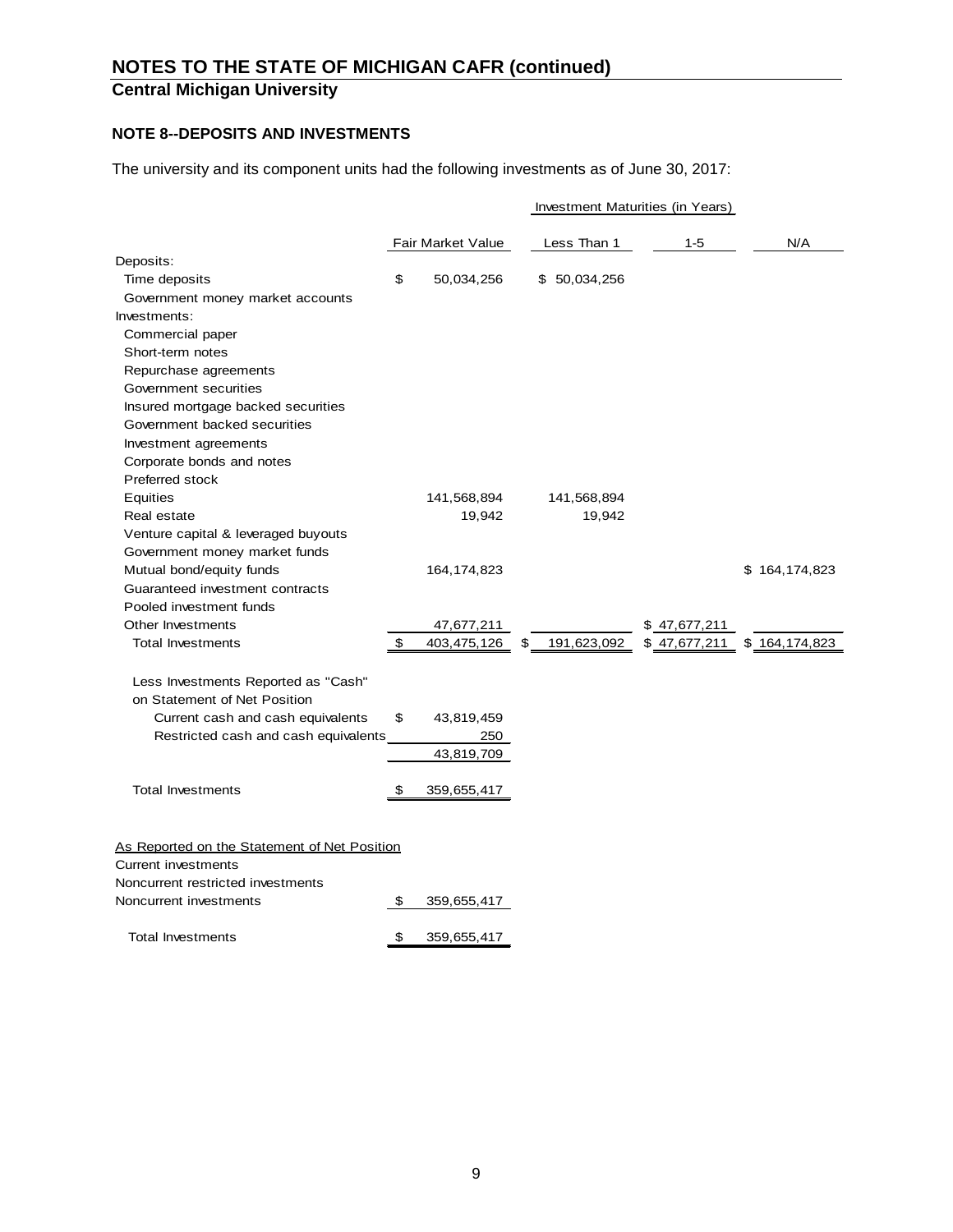## **Credit Risk**

The university's investment policy requires that all bond investments have a Standard and Poor's or a Moody's Investors Service rating of A or better. The debt investments held by the university as of June 30, 2017, that mature by June 30, 2018, were rated by Moody's with ratings of A, AA, and A+.

#### **Interest Rate Risk**

Interest rate risk is the risk that the value of investments will decrease as a result of a rise in interest rates. The university does not have a formal investment policy that limits investment maturities as a means of managing its exposure to fair value losses arising from increasing interest rates. The maturities of fixed income investments as of June 30, 2017 are as follows:

|                                  |   | June 30, 2017                      |   |            |   |              |  |              |    |            |  |  |
|----------------------------------|---|------------------------------------|---|------------|---|--------------|--|--------------|----|------------|--|--|
|                                  |   | Fixed Income Investment Maturities |   |            |   |              |  |              |    |            |  |  |
|                                  |   | ess than 1.                        |   |            |   |              |  | More than 10 |    |            |  |  |
| Investment Type                  |   | vear                               |   | 1-5 years  |   | 6-10 years   |  | years        |    | Total      |  |  |
| US Treasury Index                | S | 11.667                             | S | 3,150,519  | S | 1.944.528    |  |              | \$ | 5,106,714  |  |  |
| Core Fixed Income                |   | 1,336,309                          |   | 8,431,132  |   | 4,678,417 \$ |  | 3,371,808    |    | 17,817,666 |  |  |
| Short Duration Fixed Income      |   | 2,729,581                          |   | 9,451,741  |   | 9,753        |  |              |    | 12,191,075 |  |  |
| <b>TIPS</b>                      |   | 1,008,239                          |   | 3,136,743  |   | 4,705,113    |  | 2,352,557    |    | 11,202,652 |  |  |
| Global Multi-Sector Fixed Income |   | 6,268,907                          |   | 8,630,920  |   | 7,988,525    |  | 1,606,174    |    | 24,494,526 |  |  |
| Absolute Return Fixed Income     |   | 1,808,923                          |   | 8,295,784  |   | 9,071,681    |  | 3,378,761    |    | 22,555,149 |  |  |
| Total                            |   | 13,163,626                         |   | 41,096,839 |   | 28,398,017   |  | 10,709,300   |    | 93,367,782 |  |  |

#### **Concentration of Credit Risk**

Deliberate management of the asset mix among classes of investments is a necessary and desirable responsibility. In the allocation of assets, diversification of investments among asset classes that are not similarly affected by economic, political or social developments is a highly desirable objective. The university's general policy shall be to diversify investments within both equity and fixed income securities to provide a balance that will enhance total return, while avoiding undue risk concentrations in any single asset class or investment category. Accordingly, the university did not have investments in any one issuer that represented 5% or more of total investments at June 30, 2017.

#### **Foreign Currency Risk**

All of the university's holdings of foreign investments were in US dollars at June 30, 2017, therefore the university was not subject to foreign currency risk.

#### **Custodial Credit Risk**

For deposits, custodial credit risk is present if the deposits are not covered by depository insurance and are 1) uncollateralized; 2) collateralized with securities held by the pledging financial institution; or 3) collateralized with securities held by the pledging financial institution's trust department or agent but not in the university's name. The carrying amount of deposits, excluding those classified as investments, was \$14,654,119 at June 30, 2017. The deposits were reflected in the accounts of the banks at \$17,927,624 at June 30, 2017. Of the bank balance, \$17,117,624 at June 30, 2017 was uninsured and uncollateralized.

For CHAS deposits reflected in the accounts of the banks were \$3,538,764 at June 30, 2017. Of the bank balance, \$3,288,764 at June 30, 2017, was uninsured and uncollateralized.

For IEE deposits reflected in the accounts of the banks were \$537,767 at June 30, 2017. Of the bank balance, \$37,767 at June 30, 2017, was uninsured and uncollateralized.

For an investment, custodial credit risk is the risk that, in the event of the failure of the counter party, the university will not be able to recover the value of its investments or collateral securities that are in the possession of an outside party. Investments in external investment pools and in open-end mutual funds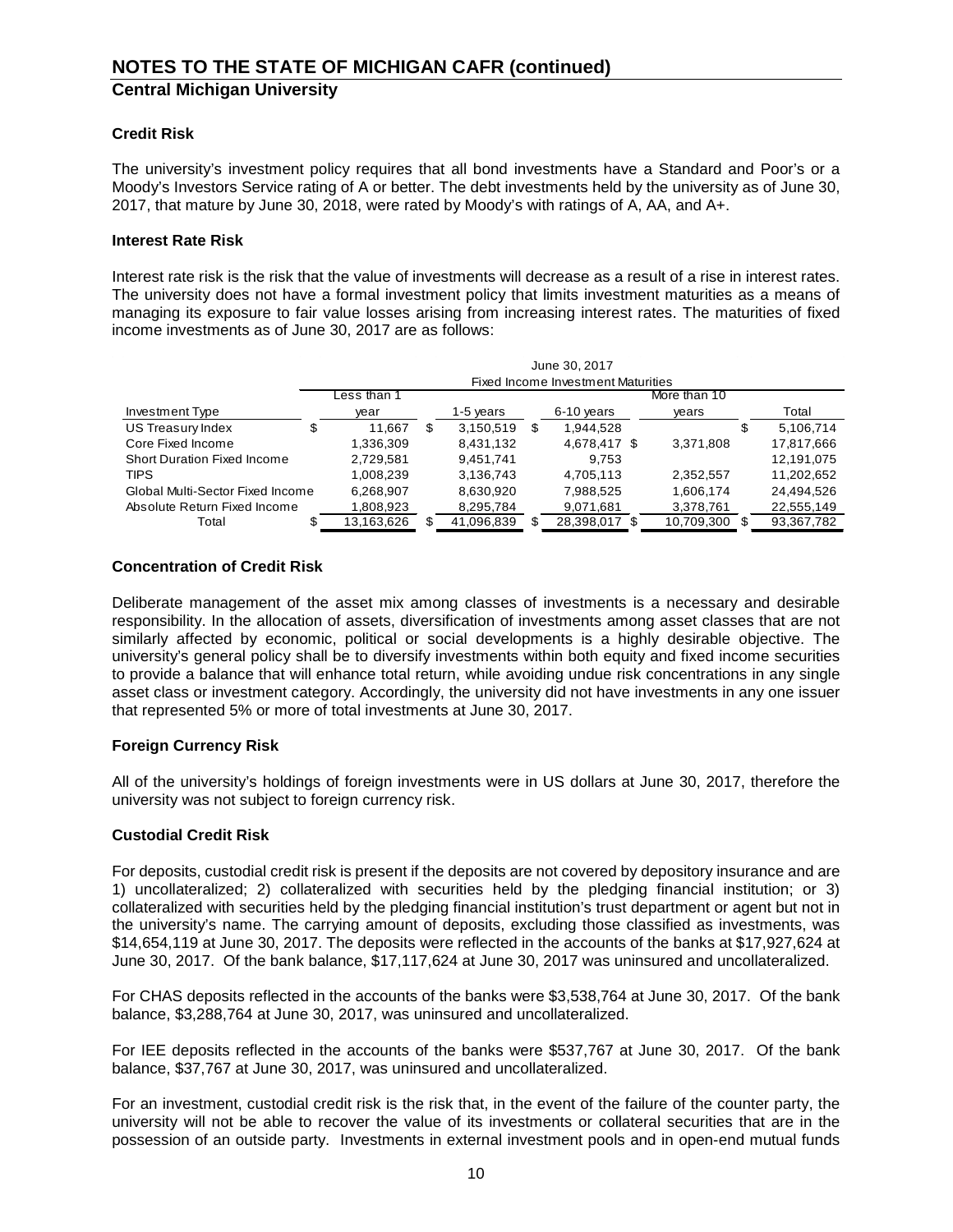are not exposed to custodial credit risk because their existence is not evidenced by securities that exist in physical or book entry form. The university had custodial credit risk of \$168.5 million at June 30, 2017, in its investment portfolios held by various investment managers as the counterparty.

#### **NOTE 9--CAPITAL ASSETS**

Capital assets, net of depreciation, for the university and its component units consist of the following as of June 30, 2017:

|                                      | Beginning      |                  |                  | Ending            |
|--------------------------------------|----------------|------------------|------------------|-------------------|
|                                      | <b>Balance</b> |                  |                  | Balance           |
|                                      | July 1, 2016   | Additions        | Reductions       | June 30, 2017     |
| Non-depreciated capital assets:      |                |                  |                  |                   |
| \$<br>Land                           | 12,943,827     |                  | \$<br>16,228     | \$<br>12,927,599  |
| <b>Capitalized Collections</b>       | 764,766        |                  | 60,601           | 704,165           |
| Total non-depreciated capital assets | 13,708,593     |                  | 76,829           | 13,631,764        |
| Depreciated capital assets:          |                |                  |                  |                   |
| Land Improvements                    | 28,830,311     | \$<br>3,425,245  |                  | 32,255,556        |
| Infrastructure                       | 20,825,562     | 1,530,144        |                  | 22,355,706        |
| <b>Buildings</b>                     | 667,802,267    | 93,894,256       |                  | 761,696,523       |
| Leasehold Improvements               | 346,256        |                  |                  | 346,256           |
| Furniture and Equipment              | 81,066,544     | 4,347,716 \$     | 2,625,020        | 82,789,240        |
| <b>Library Materials</b>             | 45,402,189     | 620,955          | 11,451,907       | 34,571,237        |
| Intangible Assets                    | 924,706        |                  |                  | 924,706           |
| CHAS Leasehold Imp, Furniture, Equip | 5,302,061      | 331,935          |                  | 5,633,996         |
| IEE Furniture & Equipment            | 256,311        |                  | 47,617           | 208,694           |
| <b>IEE Intangible Assets</b>         | 3,449,921      | 640,493          |                  | 4,090,414         |
| <b>IEE Goodwill</b>                  | 1,370,442      |                  |                  | 1,370,442         |
|                                      | 855,576,570    | 104,790,744      | 14,124,544       | 946,242,770       |
| Less accumulated depreciation:       |                |                  |                  |                   |
| Land Improvements                    | 23,346,268     | 1,453,967        |                  | 24,800,235        |
| Infrastructure                       | 9,980,163      | 1,042,275        |                  | 11,022,438        |
| <b>Buildings</b>                     | 267,386,172    | 16,923,096       |                  | 284,309,268       |
| Leasehold Improvements               | 97,847         | 25,050           |                  | 122,897           |
| Furniture and Equipment              | 58,580,019     | 5,248,200        | 2,442,382        | 61,385,837        |
| <b>Library Materials</b>             | 41,073,606     | 1,055,958        | 11,451,907       | 30,677,657        |
| Intangible Assets                    | 791,962        | 7,780            |                  | 799,742           |
| CHAS Leasehold Imp, Furniture, Equip | 3,878,352      |                  | 15,885           | 3,862,467         |
| IEE Furniture & Equipment            | 180,767        |                  | 33,967           | 146,800           |
| <b>IEE Intangible Assets</b>         | 1,643,736      | 560,181          |                  | 2,203,917         |
| <b>IEE Goodwill</b>                  | 411,133        | 137,044          |                  | 548,177           |
| Total depreciated capital assets     | 407,370,025    | 26,453,551       | 13,944,141       | 419,879,435       |
| <b>Construction In Progress</b>      | 87,946,027     | 3,698,710        | 75,546,168       | 16,098,569        |
| Capital Assets, Net<br>S             | 549,861,165    | \$<br>82,035,903 | \$<br>75,803,400 | \$<br>556,093,668 |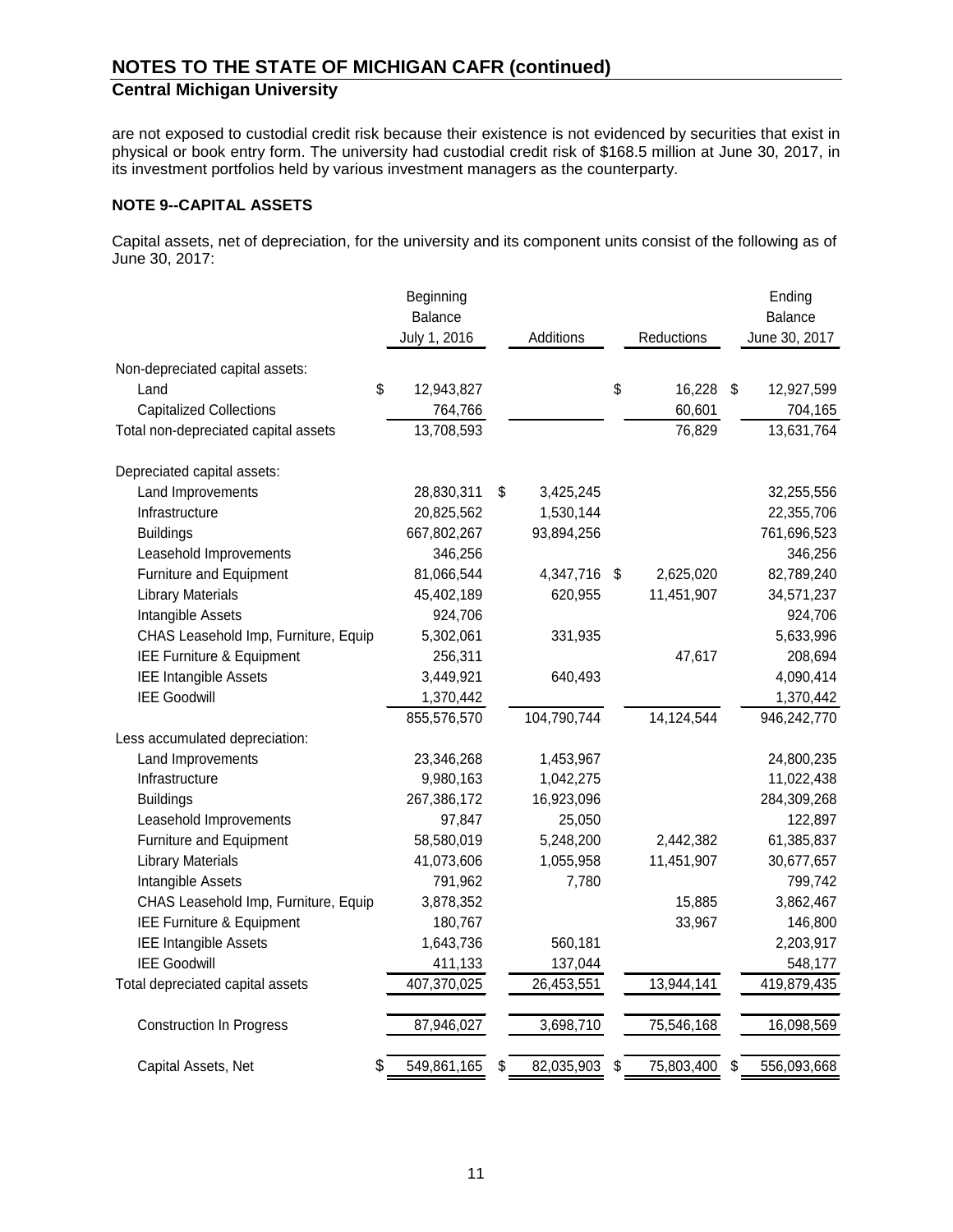#### **NOTE 10--RETIREMENT PLANS**

In addition to the Michigan Public School Employees' Retirement System (MPSERS), the university has established retirement plans for all qualified employees. Full-time faculty and professional administrators have the option to participate in the Teachers Insurance and Annuity Association/College Retirement Equities Fund (TIAA-CREF) and/or Fidelity Investment Tax Exempt Services Company. The university contributes 12% of each qualified employee's pay to these defined contribution plans. For new hires on or after January 1, 1996, the university contributes 10% for all salaried employees and 10% for hourly staff. University contributions begin immediately for all employees.

Contributions and covered payroll under all plans in fiscal year 2017 are summarized as follows:

|                                        | <b>TIAA-CREF</b> | Fidelity           | <b>MPSERS</b> |     | University Total |
|----------------------------------------|------------------|--------------------|---------------|-----|------------------|
| <b>Pension Contributions</b>           |                  |                    |               |     |                  |
| University Defined Contribution        | \$<br>13,970,360 | \$<br>2,705,448 \$ | 8,766         | -\$ | 16,684,574       |
| University Normal Defined Benefit      |                  |                    | 681,080       |     | 681,080          |
| <b>Required Employee DB</b>            |                  |                    | 465,770       |     |                  |
| University DB UAAL                     |                  |                    | 8,700,443     |     | 8,700,443        |
| <b>Stabilization UAAL Contribution</b> |                  |                    | 1,016,886     |     | 1,016,886        |
| <b>Health Contributions</b>            |                  |                    |               |     |                  |
| University Personal Health Fund DC     |                  |                    | 11,641        |     | 11,641           |
| Required Employee PHF DC               |                  |                    | 11,641        |     |                  |
| University Normal Defined Benefit      |                  |                    | 71,926        |     | 71,926           |
| Required Employee DB                   |                  |                    | 459,949       |     |                  |
| University UAAL                        |                  |                    | 3,387,067     |     | 3,387,067        |
| <b>Stabilization UAAL Contribution</b> |                  |                    | 378,402       |     | 378,402          |
| <b>Covered Payroll</b>                 | 134,786,934      | 26,878,719         | 15,531,104    |     | 177, 196, 757    |

The university also sponsors the Retirement Service Award program covering certain employees hired before a specific date in 1976 and certain maintenance and food service employees. The plan provides for distributions to qualifying employees at retirement based principally on length of service and salary at retirement. Liabilities of \$1,384,204 for fiscal year 2017 related to this program are included in the university Statements of Net Position. The assets are included with the university's cash and cash equivalents. The corresponding liabilities have been included with long-term debt, hedging instruments and other long-term obligations in the Statements of Net Position. During fiscal year 2017, the university updated and recorded the expected liability for this program.

#### **MPSERS – MICHIGAN PUBLIC SCHOOL EMPLOYEES' RETIREMENT SYSTEM**

The university participates in the Michigan Public School Employees' Retirement System (MPSERS), a statewide, cost-sharing, multiple-employer defined benefit and defined contribution public employee retirement system governed by the State of Michigan that covers some employees of the university. Employees hired on or after January 1, 1996 cannot participate in MPSERS, unless they previously were enrolled in the plan at Central Michigan University, or one of the other six universities that are part of MPSERS.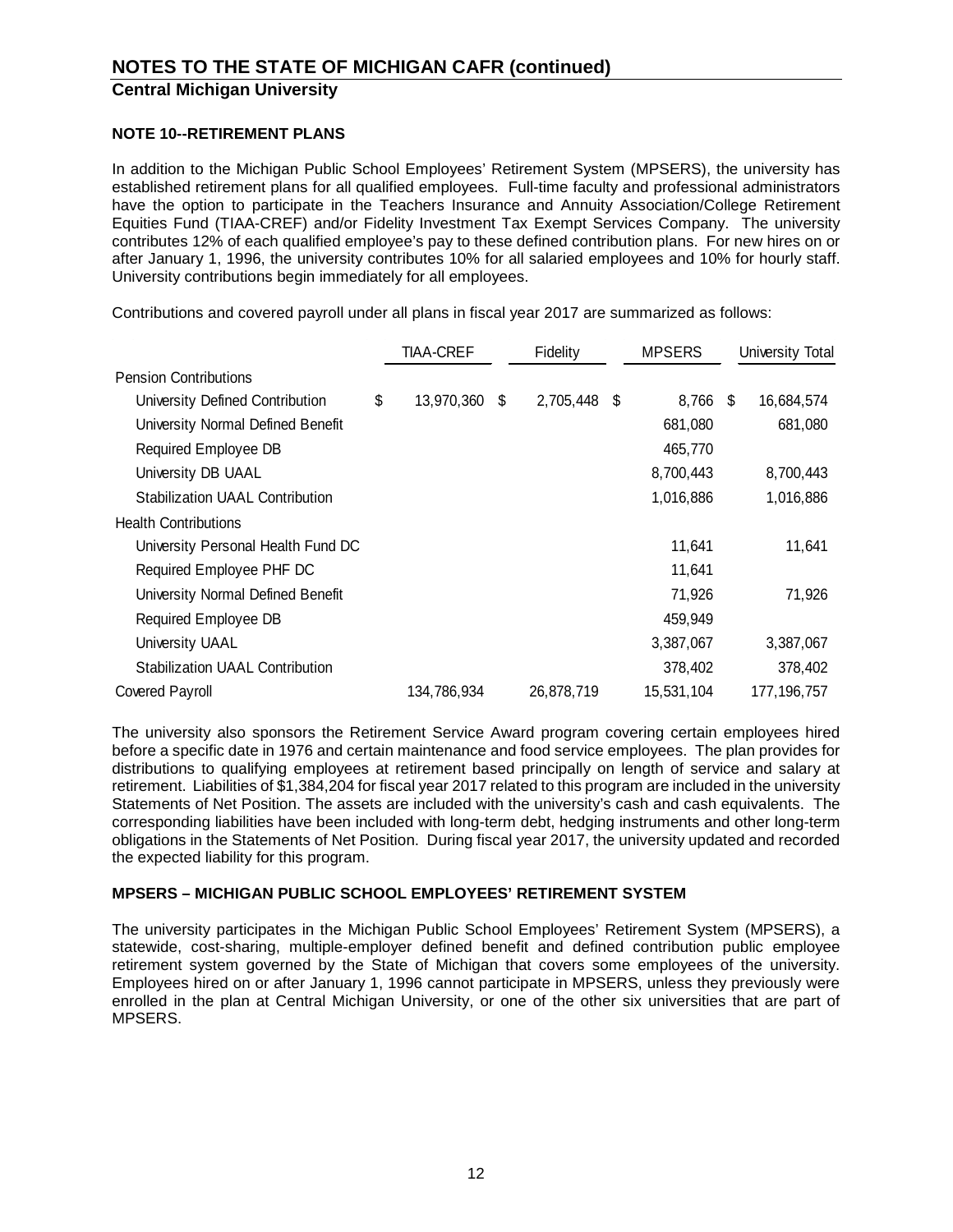## **Contributions**

Public Act 300 of 1980, as amended, required the university to contribute amounts necessary to finance the coverage of pension benefits of active and retired members. Contribution provisions are specified by State statute and may be amended only by action of the State Legislature. Under these provisions, each university's contribution is expected to finance the costs of benefits earned by employees during the year, with an additional amount to finance a portion of the unfunded accrued liability.

The university's contributions are determined based on employee elections. There are four different benefit options included in the plan available to employees based on date of hire. The university also contributes to MPSERS a percentage of member and non-member payrolls, determined by the plan's actuaries, for the unfunded portion of future pensions. Contribution rates are adjusted annually by the ORS. The rates for the defined benefit plan are as follows:

|                       |                     | Unfunded |                    |                    |
|-----------------------|---------------------|----------|--------------------|--------------------|
|                       | Normal              | Pension  | Normal             | Unfunded           |
|                       | <b>Pension Rate</b> | Rate     | <b>Health Rate</b> | <b>Health Rate</b> |
| $10/01/16 - 06/30/17$ | 4.30%               | 18.75%   | 0.38%              | 6.98%              |
| $10/01/15 - 09/30/16$ | 4.87%               | 17.73%   | 0.78%              | 8.00%              |

Employees starting between January 1, 1990, and December 31, 1995, are required to contribute between 3.0% and 4.3% of their annual pay. During the period February 1, 2013 through June 30, 2013 employees could transition to a defined contribution plan.

The university's required defined benefit contributions to MPSERS normal pension costs, totaled \$681,080 in fiscal year 2017. Required employee contributions were \$465,770 in fiscal year 2017. The university's contributions to the unfunded MPSERS defined benefit pensions totaled \$8,700,443 in fiscal year 2017. The university also recorded \$1,395,288 of stabilization rate revenue from the State of Michigan to assist in funding the MPSERS pension and health Unfunded Actuarial Accrued Liability (UAAL) for the year ended June 30, 2017. The university's contributions toward the MPSERS defined contribution plan totaled \$8,766 in fiscal year 2017.

#### **Net Pension Liability, Deferrals, and Pension Expense**

At June 30, 2017, the university reported a liability of \$137,188,658 for its proportionate share of the net pension liability as calculated for the universities reporting unit of MPSERS. The net pension liability for fiscal year 2017 was measured as of September 30, 2016, and the total pension liability used to calculate the net pension liability was determined by an actuarial valuation as of September 30, 2015, which used update procedures to roll forward the estimated liability to September 30, 2016. The university's proportion of the net pension liability was based on statutorily required contributions relative to all participating universities' contributions for the measurement period. At September 30, 2016, the university's proportion was 24.49 percent, of the universities reporting unit.

For the year ended June 30, 2017, the university recognized pension expense of \$16,927,600. This amount includes a minor adjustment for the difference in required contributions between the plan calculation date of September 30, 2016 and the university's fiscal period of June 30, 2017. At June 30, 2017, the university also reported deferred outflows of resources and deferred inflows of resources related to pensions a portion of which includes the difference in required contributions. See Note 27 for additional information on deferred resources.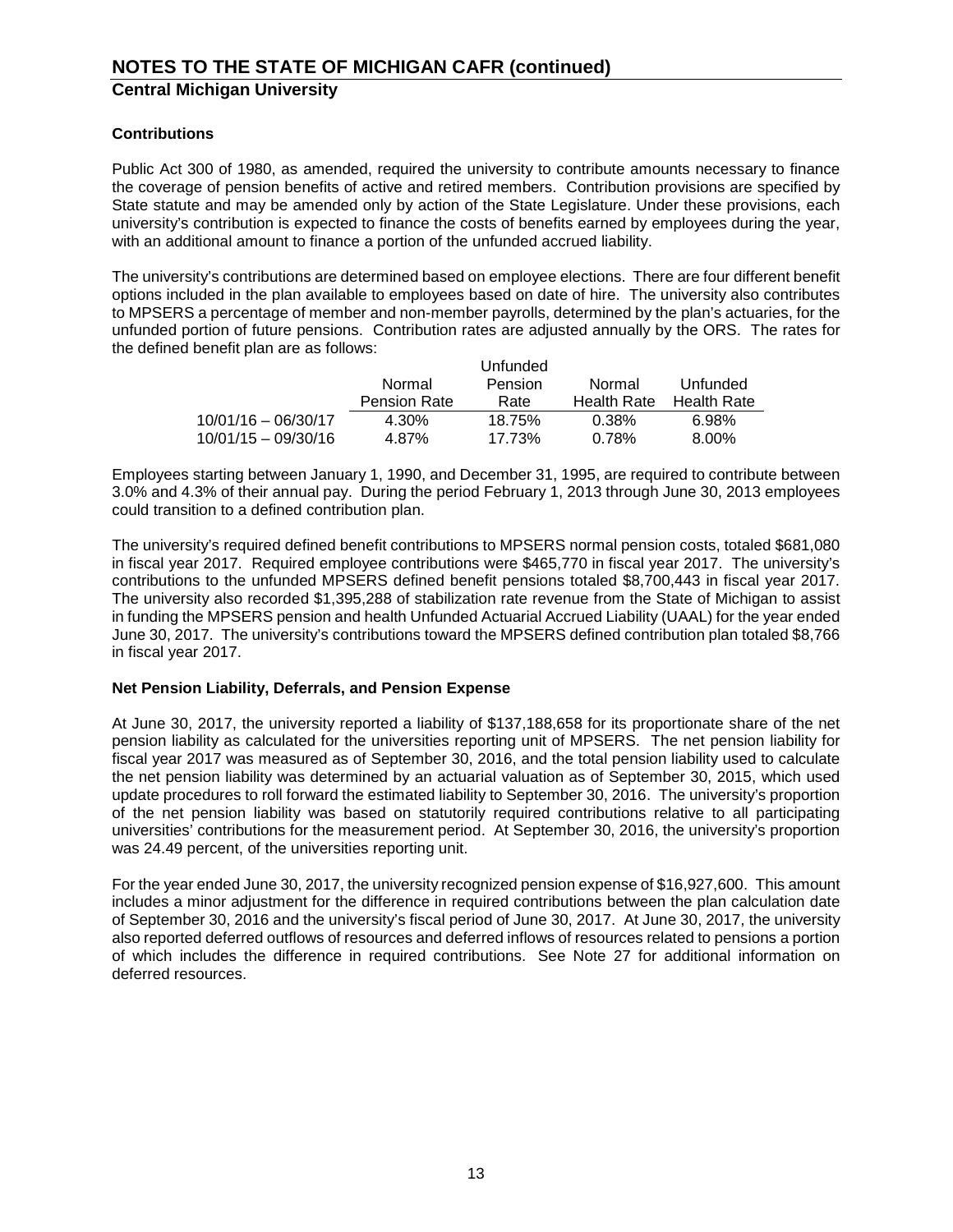#### **NOTE 12--LEASE COMMITMENTS**

The university has entered into various operating leases, primarily for Global Campus degree program facilities and College of Medicine office space. CHAS has entered into various leases primarily for clinical and office space. IEE has entered into a lease for office space. The following is a schedule of the aggregate minimum commitments for leases for each of the succeeding five years ending June 30 and thereafter:

| 2018      | \$<br>2,615,503 |
|-----------|-----------------|
| 2019      | 1,906,471       |
| 2020      | 1,706,342       |
| 2021      | 1,449,022       |
| 2022      | 792,138         |
| 2023-2027 | 1,063,005       |
| 2028-2032 | 199,000         |
|           | \$<br>9,731,481 |
|           |                 |

#### **NOTE 14--LONG-TERM DEBT, HEDGING INSTRUMENTS AND OTHER OBLIGATIONS**

Long-term debt, hedging instruments and other obligations consist of the following as of June 30, 2017:

|                                    | Beginning      |           |                    | Ending         |           |
|------------------------------------|----------------|-----------|--------------------|----------------|-----------|
|                                    | Balance        |           |                    | Balance        | Current   |
|                                    | July 1, 2016   | Additions | Reductions         | June 30, 2017  | Portion   |
| General Revenue Bonds:             |                |           |                    |                |           |
| Series 2008A Series Bonds<br>S     | 22,140,000     |           | \$<br>350,000 \$   | 21,790,000 \$  | 480,000   |
| Series 2009A Series Bonds          | 23,825,000     |           | 1,670,000          | 22,155,000     | 1,760,000 |
| Series 2009A Unamortized Premium   | 1,763,000      |           | 172,000            | 1,591,000      | 172,000   |
| Series 2012A Series Bonds          | 23,015,000     |           | 560,000            | 22,455,000     | 705,000   |
| Series 2014:                       |                |           |                    |                |           |
| Series Bonds                       | 44,665,000     |           | 1,490,000          | 43,175,000     | 1,540,000 |
| <b>Term Bonds</b>                  | 22,105,000     |           |                    | 22,105,000     |           |
| Series 2014 Unamortized Premium    | 7,684,000      |           | 272,000            | 7,412,000      | 272,000   |
| Series 2016 Series Bonds           | 20,750,000     |           | 650,000            | 20,100,000     | 685,000   |
| Series 2016 Unamortized Premium    | 3,003,000      |           | 156,000            | 2,847,000      | 156,000   |
| Total Long-Term Debt               | 168,950,000    |           | 5,320,000          | 163,630,000    | 5,770,000 |
| Other Obligations:                 |                |           |                    |                |           |
| Note Payable                       | 1,468,917      |           | 226,484            | 1,242,433      | 233,861   |
| Hedging Instruments                | 8,031,567      |           | 2,153,621          | 5,877,946      |           |
| <b>Compensated Absences</b>        | 5,766,243 \$   | 22,579    |                    | 5,788,822      | 156,712   |
| <b>Federal Portion of Perkins</b>  |                |           |                    |                |           |
| Loan Program                       | 156,145        |           | 156,145            |                |           |
| <b>Retirement Service Programs</b> | 2,172,056      |           | 250,154            | 1,921,902      | 278,917   |
| Other Obligations                  | 207,372        | 66,358    | 177,092            | 96,638         | 81,116    |
| Total<br>S                         | 186,752,300 \$ | 88,937    | \$<br>8,283,496 \$ | 178,557,741 \$ | 6,520,606 |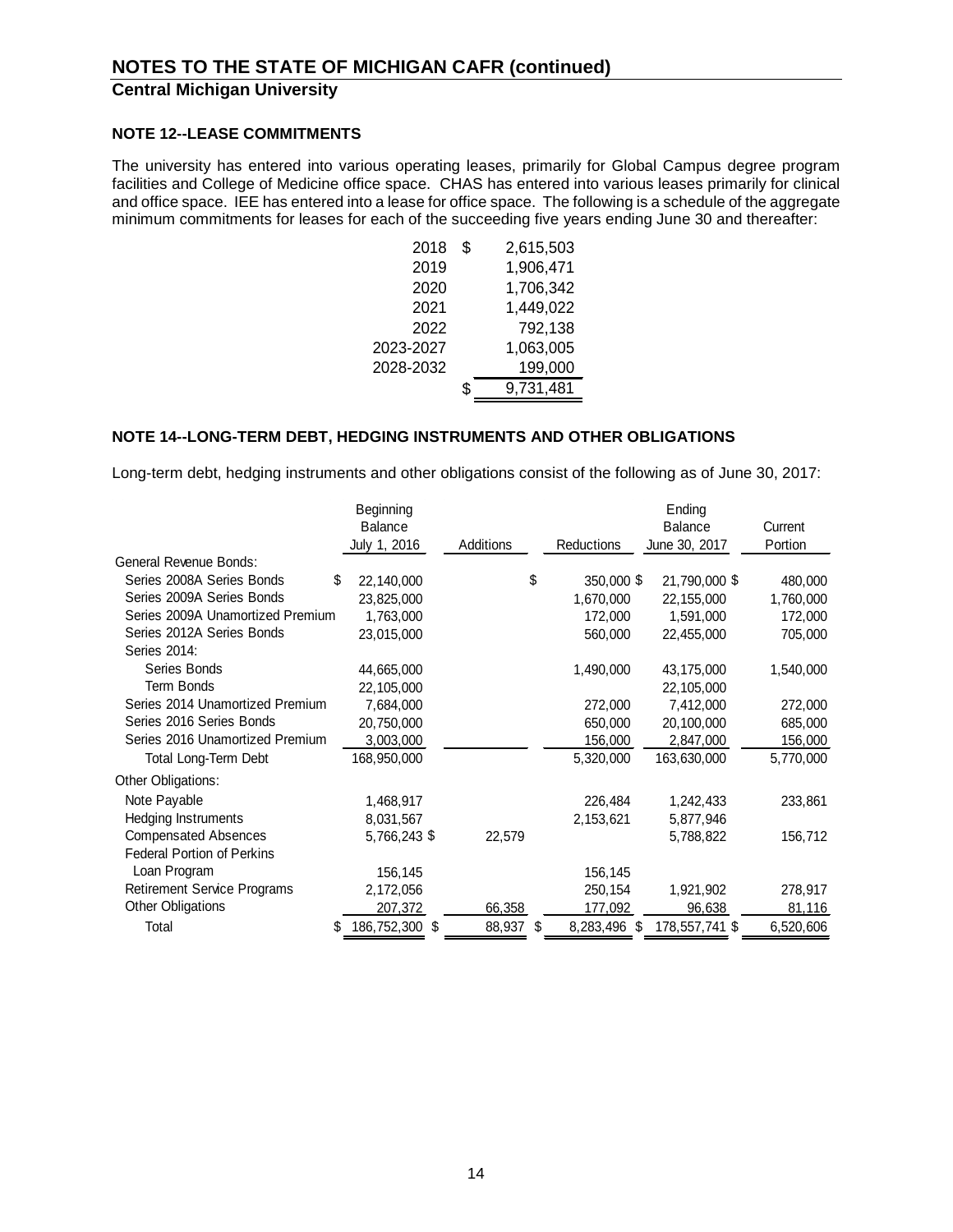The principal and interest on notes and bonds are payable only from certain general revenues. The obligations are generally callable. The principal and interest (using June 30, 2017 rates) amounts due in each of the succeeding five years ending June 30 and thereafter are as follows:

|                     |                    |                  | <b>Interest Rate</b> |                   |  |
|---------------------|--------------------|------------------|----------------------|-------------------|--|
|                     | Principal          | <b>Interest</b>  | Swaps, Net           | Total             |  |
| 2018                | \$<br>5,170,000 \$ | 5,896,965 \$     | 1,053,457 \$         | 12,120,422        |  |
| 2019                | 5,360,000          | 5,746,311        | 1,042,169            | 12,148,480        |  |
| 2020                | 5,365,000          | 5,528,134        | 1,033,193            | 11,926,327        |  |
| 2021                | 5,860,000          | 5,285,606        | 1,020,431            | 12,166,037        |  |
| 2022                | 5,990,000          | 5,028,485        | 1,007,819            | 12,026,304        |  |
| 2023-2027           | 35,010,000         | 20,933,921       | 4,743,481            | 60,687,402        |  |
| 2028-2032           | 45,160,000         | 13,417,108       | 2,964,217            | 61,541,325        |  |
| 2033-2037           | 25,395,000         | 6,152,052        | 77,931               | 31,624,983        |  |
| 2038-2042           | 10,805,000         | 2,748,125        |                      | 13,553,125        |  |
| 2043-2045           | 7,665,000          | 467,900          |                      | 8,132,900         |  |
| Total               | 151,780,000        | \$<br>71,204,607 | \$<br>12,942,698     | \$<br>235,927,305 |  |
| Unamortized Premium | 11,850,000         |                  |                      |                   |  |
|                     | \$<br>163,630,000  |                  |                      |                   |  |

#### **HEDGING INSTRUMENTS**

The university has one pay-fixed, receive-variable, interest rate swap at June 30, 2017. The objective of this swap is to hedge interest rate risk on the Series 2008A bonds. A description of the swap is as follows:

Under the March 2002 swap, the university pays the counterparty a fixed payment of 4.44% and receives a variable payment of 67% of the London Interbank Offered Rate (LIBOR) (0.49547% at June 30, 2017). The swap agreement matures on October 1, 2032. The university received \$3,806,000 from the counterparty which was used to terminate the original swap with Lehman Brothers. Effective November 7, 2008, the swap agreement was assumed by Deutsche Bank AG. The swap provisions and termination date remain unchanged.

As of June 30, 2017, the swap agreement had a notional amount of \$21,650,000 and was in a negative position of \$5,877,946. As long as the variable rate portion of the swap being received by the university is less than the fixed rate being paid, the university will continue to be in a negative position on the swap.

The pay-fixed, receive-variable, interest rate swap is considered a cash flow hedge. The change in fair value was a decrease to deferred outflows of \$2,153,621 for fiscal year 2017. The accumulated change in fair value of (\$5,877,946) is recorded in deferred outflows at June 30, 2017.

The fair value of the interest rate swap was estimated using the zero-coupon method. This method calculates the future net settlement payments required by the swap, assuming that the current forward rates implied by the yield curve correctly anticipate future spot interest rates. These payments are then discounted using the spot rates implied by the current yield curve for hypothetical zero-coupon bonds due on the date of each future net settlement on the swap.

To measure non-performance risk for a derivative liability, credit spreads implied by the credit rating for debt issues by entities with similar credit characteristics was used. This is the best method available under current market conditions since the university has no credit default swaps that actively trade in the marketplace. For a derivative asset, the adjustment for non-performance risk of counterparties is determined by analyzing counterparty-specific credit default swaps, if available. If not available, credit default swaps in the market for entities of similar type and rating are used. This analysis is used to construct a credit curve that is applied to the discount curve on the net settlement payments of the derivative.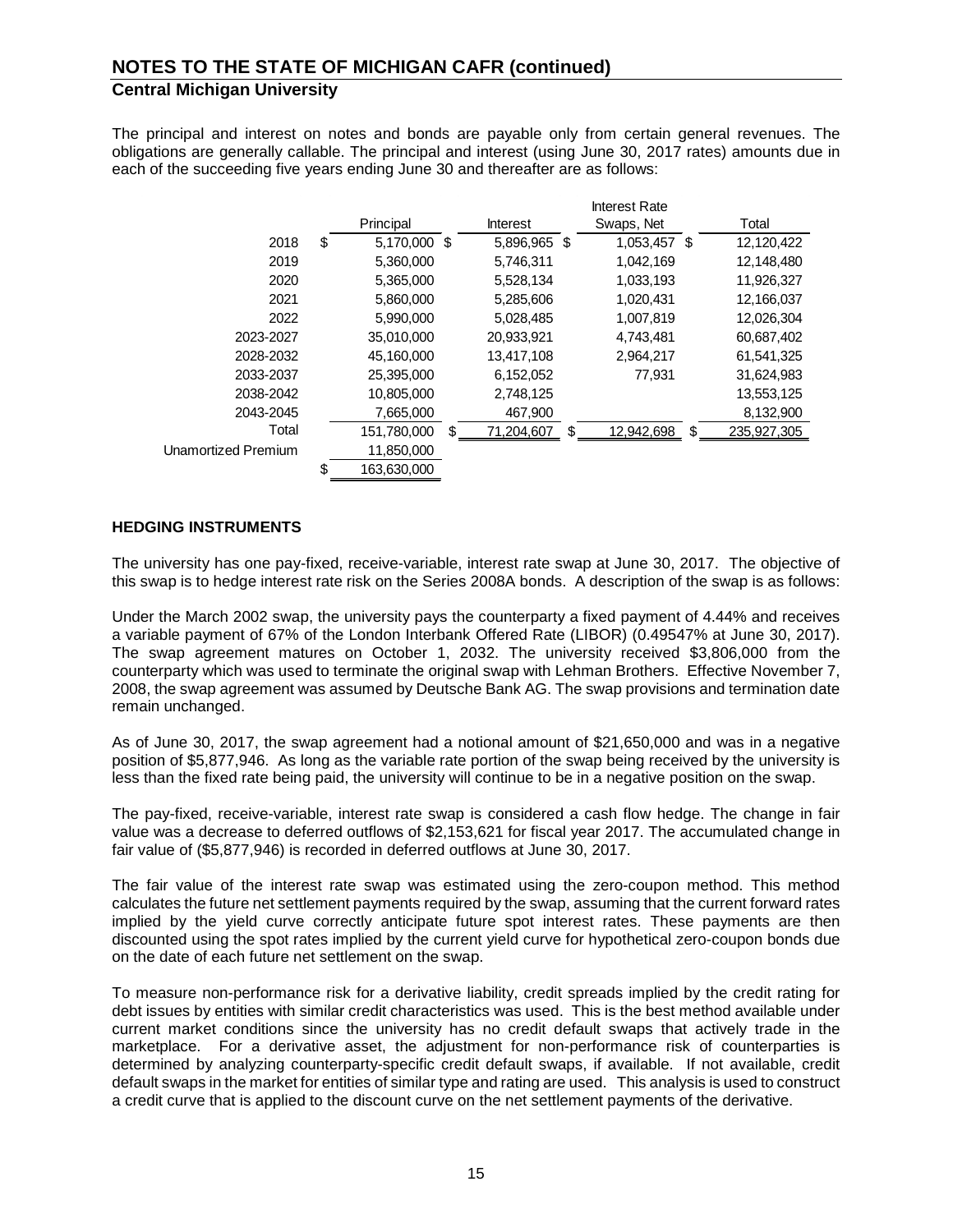#### **Credit Risk**

As of June 30, 2017, the hedging derivative instrument is a liability and therefore the university is not exposed to the credit risk of its swap counterparties. However, should interest rates change and the fair value of the swap become positive, the university would be exposed to credit risk in the amount of the hedging instrument's fair value. As of June 30, 2017, the derivative counterparty is currently rated Baa2 which suggests a capacity to meet financial commitments. The university is not aware of any circumstance or condition that would preclude the counterparty from complying with the terms of the derivative agreement. The university monitors counterparty credit risk on an ongoing basis for any significant adverse changes.

#### **Interest Rate Risk**

Interest payments on the hedged variable-rate debt are generally expected to increase (decrease) as SIFMA rate increase (decrease). The university believes it has effectively hedged interest rate risk on the hedged portion of its variable-rate debt by entering into an interest rate swap.

#### **Basis Risk**

The variable-rate debt hedged by the interest rate swaps is weekly-resetting variable rate demand obligation bonds. The university is exposed to basis risk since the variable rate receipts from the hedging derivatives are based on a rate or index other than the interest rates the university pays on its hedged debt.

#### **Termination Risk**

The university or its hedging counterparty may terminate a hedging instrument if the other party fails to perform under the terms of the contract. In addition, the university's swap counterparty has the right to terminate a hedging instrument if the credit rating of the university's unenhanced, unlimited tax general obligation bonds is withdrawn or reduced by any two of Fitch, Moody's, and S&P below BBB/Baa2. If such an event occurs, CMU could be forced to terminate a derivative in a liability position.

#### **Rollover Risk**

Rollover risk is the risk that a hedging instrument associated with a hedgeable item does not extend to the maturity of that hedgeable item. As of June 30, 2017, the university does not believe that rollover risk is significant.

#### **Foreign Currency Risk**

All hedging instruments are denominated in US dollars and therefore the university is not exposed to foreign currency risk.

#### **Market Access Risk**

Market access risk is the risk that the university will not be able to enter credit markets or that credit will become more costly. For example, to complete a hedging instrument's objective, an issuance of refunding bonds may be planned in the future. If at that time the university is unable to enter credit markets, expected cost savings may not be realized.

#### **OTHER OBLIGATIONS**

The Retirement Service Award program and compensated absences have been determined to be primarily long-term liabilities.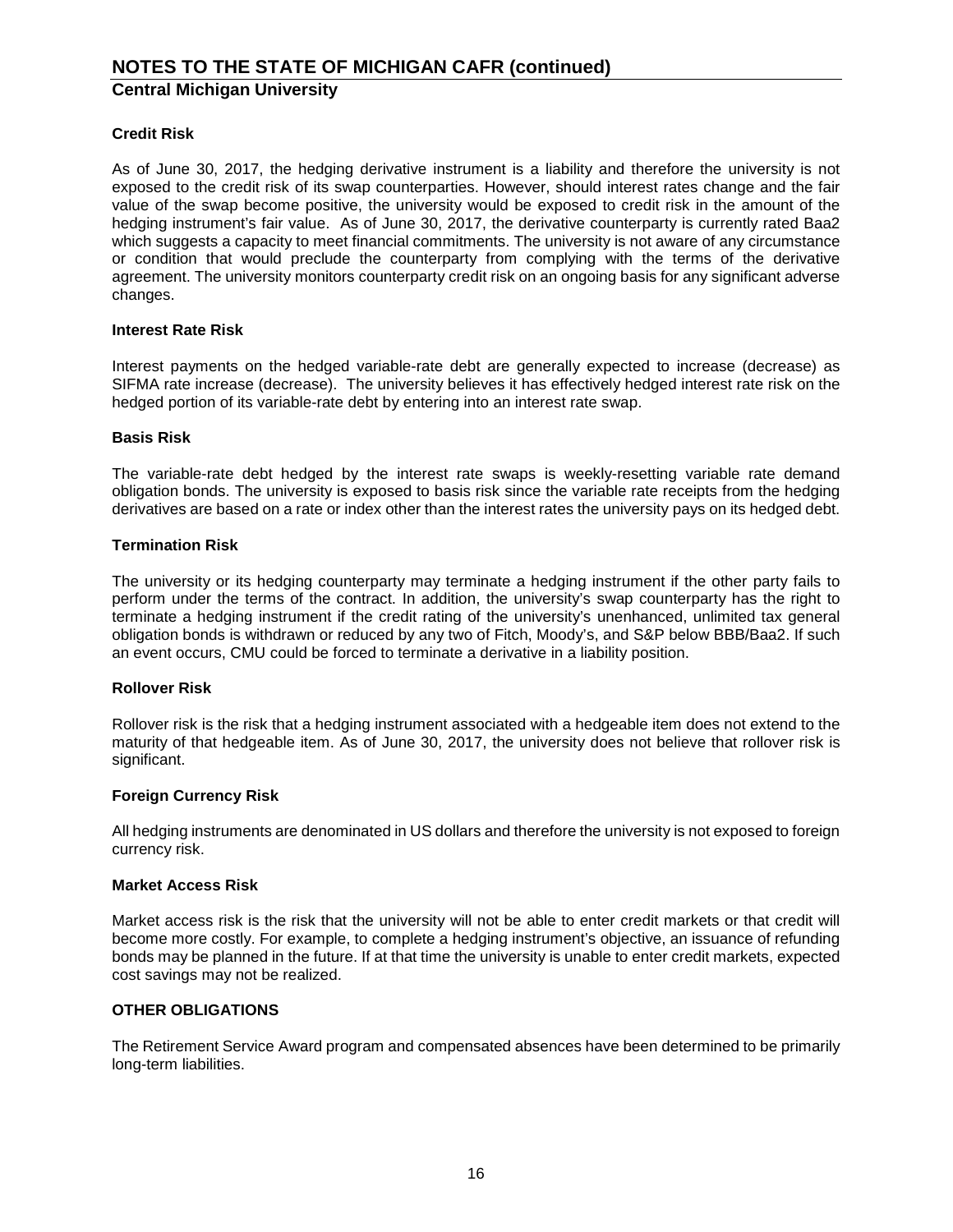## **NOTE 24--COMMITMENTS AND CONTINGENCIES**

One of the critical factors in continuing the quality of the university's academic programs, research programs and residential life is the development and renewal of its capital assets. Construction in progress at June 30, 2017 primarily consists of the construction costs for Grawn renovation of \$8.0 million, Theunissen Stadium Baseball Performance Enhancement Center of \$2.0 million, capitalized interest of \$0.6 million, Powers domestic water replacement of \$0.6 million, Health Professions Anatomy Lab HVAC of \$0.4 million and other projects including maintenance and remodeling of approximately \$4.5 million.

Funds needed to complete construction projects will be provided by current unrestricted university net assets or by future state appropriations, gifts, grants, State Building Authority (SBA) monies or bond funds. Funds required to complete the projects in process approximate \$55.9 million as of June 30, 2017.

The university entered into lease agreements with the SBA and the State of Michigan during prior fiscal years for the Park Library, Health Professions Building, and Education Building. The university is in negotiations for a similar lease related to the Biosciences Building. The projects were financed with SBA Revenue Bonds and state appropriations. The buildings are recorded as assets of the university.

The SBA bond issues are secured by a pledge of rentals to be received from the State of Michigan, pursuant to the lease agreement between the SBA, the State of Michigan and the university. During the lease term, the SBA will hold title to the facilities; the State of Michigan will make all annual lease payments to the SBA from operating appropriations; and the university will pay all operating and maintenance costs of the facilities. At the expiration of the leases, the SBA has agreed to sell each facility to the university for the sum of one dollar.

In the normal course of its activities, the university is a party in various legal and administrative actions. The university has not experienced significant losses or costs. After taking into consideration legal counsel's evaluation of pending actions and information relative to potential future claims based on past events, the university is of the opinion that the outcome thereof will not have a material effect on the financial statements.

#### **NOTE 25--RISK MANAGEMENT**

The university participates with other Michigan public universities in the Michigan Universities Self-Insurance Corporation (M.U.S.I.C.). This corporation's purpose is to provide insurance coverage for errors and omissions liability, commercial general liability, property loss and automobile liability. The university has reserve accounts from which it pays its retention amounts for losses related to errors and omissions, commercial general liability, auto and property claims. The first layer of coverage for losses exceeding retention levels is a group risk-sharing pool and is the responsibility of M.U.S.I.C. As a second layer of coverage M.U.S.I.C. has purchased excess insurance coverage through commercial carriers for errors and omissions, commercial general liability, property and automobile liability claims. The payments made to M.U.S.I.C. and premiums to excess carriers reflect the liability risk exposures and claims experience of each university.

On June 23, 2017, the university's main campus in Mt. Pleasant, Michigan experienced an excessive amount of rainfall which affected numerous facilities on campus to varying degrees. As a result, university capital assets had indicators for accounting impairment in accordance with GASB 42, but did not meet both impairment requirements to warrant recording an impairment charge because the decline in service utility was not considered significant. Expected insurance recovery is \$3,250,000. Much of the repair effort will occur during fiscal year 2018.

#### **Professional Liability Insurance**

CHAS was self-insured for professional medical malpractice through December 31, 2010 for claims based on occurrences on or before December 31, 2010. In connection with the self-insurance program, CHAS has: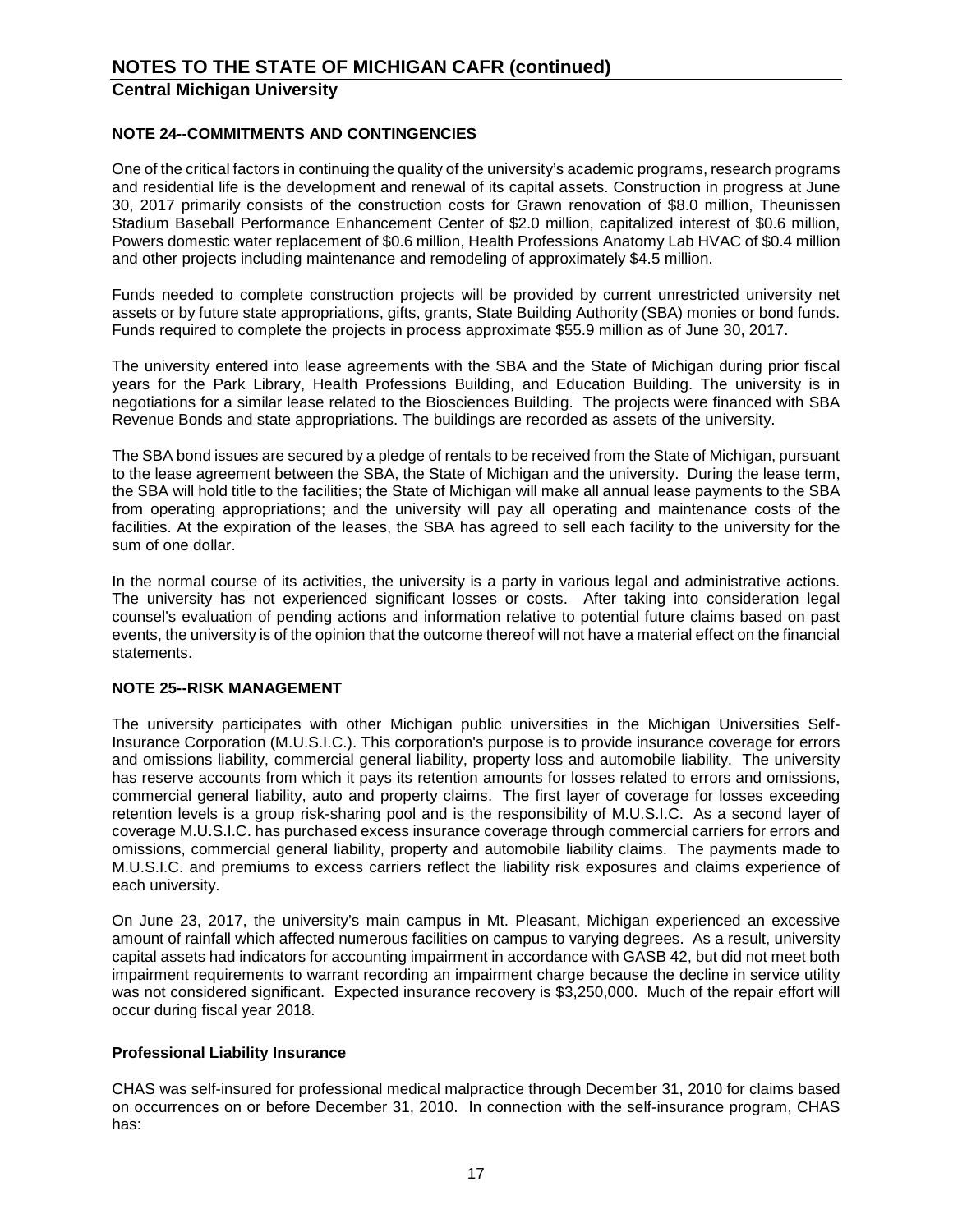# **NOTES TO THE STATE OF MICHIGAN CAFR (continued)**

# **Central Michigan University**

- Determined aggregate limits of \$100,000/\$300,000 for residents and \$200,000/\$600,000 for doctors.
- Established a trust fund and placed the management of the fund in the hands of an independent fiduciary who has legal title to it and is responsible for its proper administration and control.

|                                                       | June 30,<br>2017 |
|-------------------------------------------------------|------------------|
| Estimated professional liability under self-insurance | 75,900           |
| Total malpractice assets:                             |                  |
| Investments under professional liability funding      |                  |
| arrangement – held by the trustee, at fair value      | 700,336          |
| Over funding of liability                             | (624, 436)       |

Claim losses based upon occurrences prior to July 1, 1986 remain insured under prior insurance policies subject to the policy limits.

Effective November 1, 2012, CHAS purchased commercial insurance coverage for professional medical malpractice. Coverage consists of \$2,000,000 per occurrence with an annual aggregate \$12,000,000.

Malpractice and other claims have been asserted against CHAS by various claimants. Such claims are in various stages of processing and some may be litigated. Accordingly, management and counsel cannot determine the ultimate outcome of the actions commenced. In the opinion of management, all such matters are adequately covered by prior and existing insurance policies and the Self-Insurance Trust Fund.

#### **Managed Care Risk Pool Liability**

CHAS also entered into an agreement with Great Lakes Health Plan, Inc. (GLHP) for Medicaid covered services on October 1, 2000. The agreement is effective for one year and is automatically renewable for yearly terms unless terminated by CHAS or GLHP. Under the agreement, CHAS receives capitated and covered services compensation. Covered services are reimbursed according to GLHP's fee schedule. CHAS agrees to bear the risk for the cost of the covered services which exceeds the covered service compensation. Since CHAS bears the risk of loss, there is no risk pool liability associated with their plan.

This half page intentionally left blank